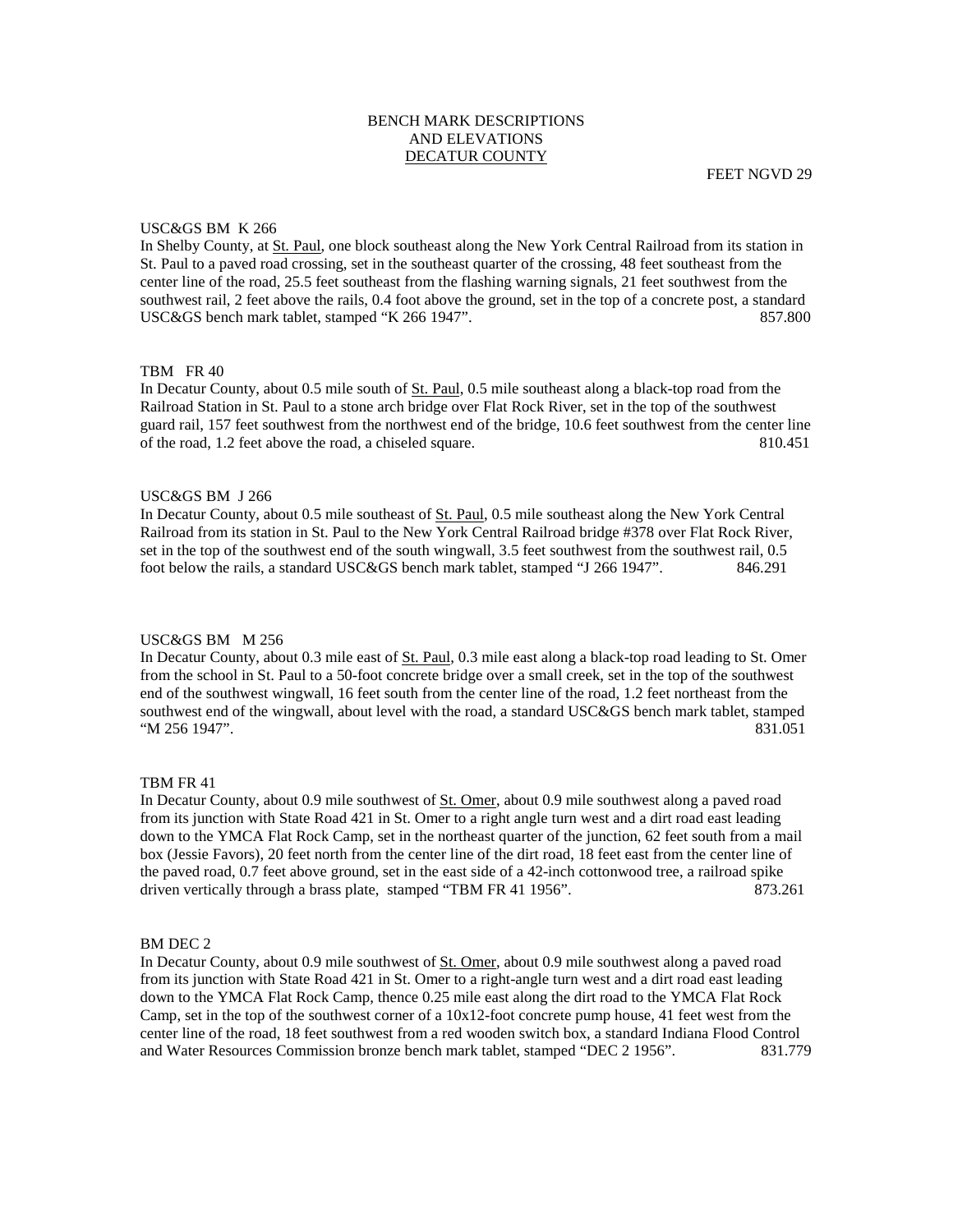### USC&GS BM N 256

In Decatur County, about 0.45 mile southwest of St. Omer, 0.45 mile southwest along a paved road from its junction with State Road 421 in St. Omer to two white barns on the north side of the road, 86 feet southwest from the southeast corner of the east barn, 50 feet southeast from the southwest corner of the west barn, 17 feet north from the southwest corner of the west barn, 17 feet north from the center line of the road, 1 foot south from a fence line, 0.5 foot above the road, 0.3 foot above ground, set in the top of a concrete post, a standard USC&GS bench mark tablet, stamped "N 256 1947". 886.911

## TBM DEC 1 1957

In Decatur County, at the southeast edge of St. Omer, at the junction of an east-west road with U.S. Highway 421, in the S. W. ¼, N.W. ¼, Sec. 2, T. 11 N., R. 8 E., set in the northwest quarter of intersection, 50 feet northeast of a black tar-paper house, 28 feet west of center line of U.S. Highway 421, 20 feet north from center line of gravel road, 1 foot above the ground, set in the east side of a telephone pole, a boat spike driven through an aluminum tag, stamped "TBM DEC 1 1957". 889.020

## BM DEC 3

In Decatur County, about 0.75 mile southeast of St. Omer, 0.75 mile southeast along State Road 421 from the southeast city limits of St. Omer to the 3-span steel truss State Road 421 bridge over Flat Rock River, set in the top of the west end of the first pier south from the center line of the road, 5 feet below the road, a standard Indiana Flood Control and Water Resources Commission bronze bench mark tablet, stamped "DEC 3 1956". 816.745

### TBM FR 42

In Decatur County, about 0.75 mile southeast of St. Omer, 0.75 miles southeast along State Road 421 from the southeast city limits of St. Omer to the 3-span steel truss State Road 421 bridge over Flat Rock River, set in the top of the north end of the east concrete guard rail, 15 feet east from the center line of the road, 3.3 feet above the road, 0.6 foot north from the south end of the guard rail, a painted chiseled triangle. 824.959

# USGS BM 3 SKS

In Decatur County, about 0.9 mile southeast of St. Omer, 0.1 mile south and east along U.S. Highway 421 to its junction with an east-west gravel road, thence 0.7 mile south and east to a farm lane leading east, in the S.E. ¼, Sec. 1, T. 11 N., R. 8 E., set in the northwest quarter of junction, 15 feet west from center line of gravel road, 5 feet south from center line of farm lane, 3 feet northwest of a fence corner, 1 foot above ground, a standard U.S. Geological Survey bench mark tablet, stamped "3 SKS 893 1956".

893.505

# BM DEC 4

In Decatur County, about 1.80 miles southeast of St. Omer, 1.80 miles east and southeast along a gravel road from its junction with State Road 421 at the southeast edge of St. Omer to a one-span steel truss bridge over Flat Rock River, set in the top of the north end of the east bridge seat, 10.2 feet north from the center line of the road, 1.8 feet east from the west face of the east abutment, 1.5 feet below the road, a standard Indiana Flood Control and Water Resources Commission bronze bench mark tablet, stamped "DEC 4 1956". 818.839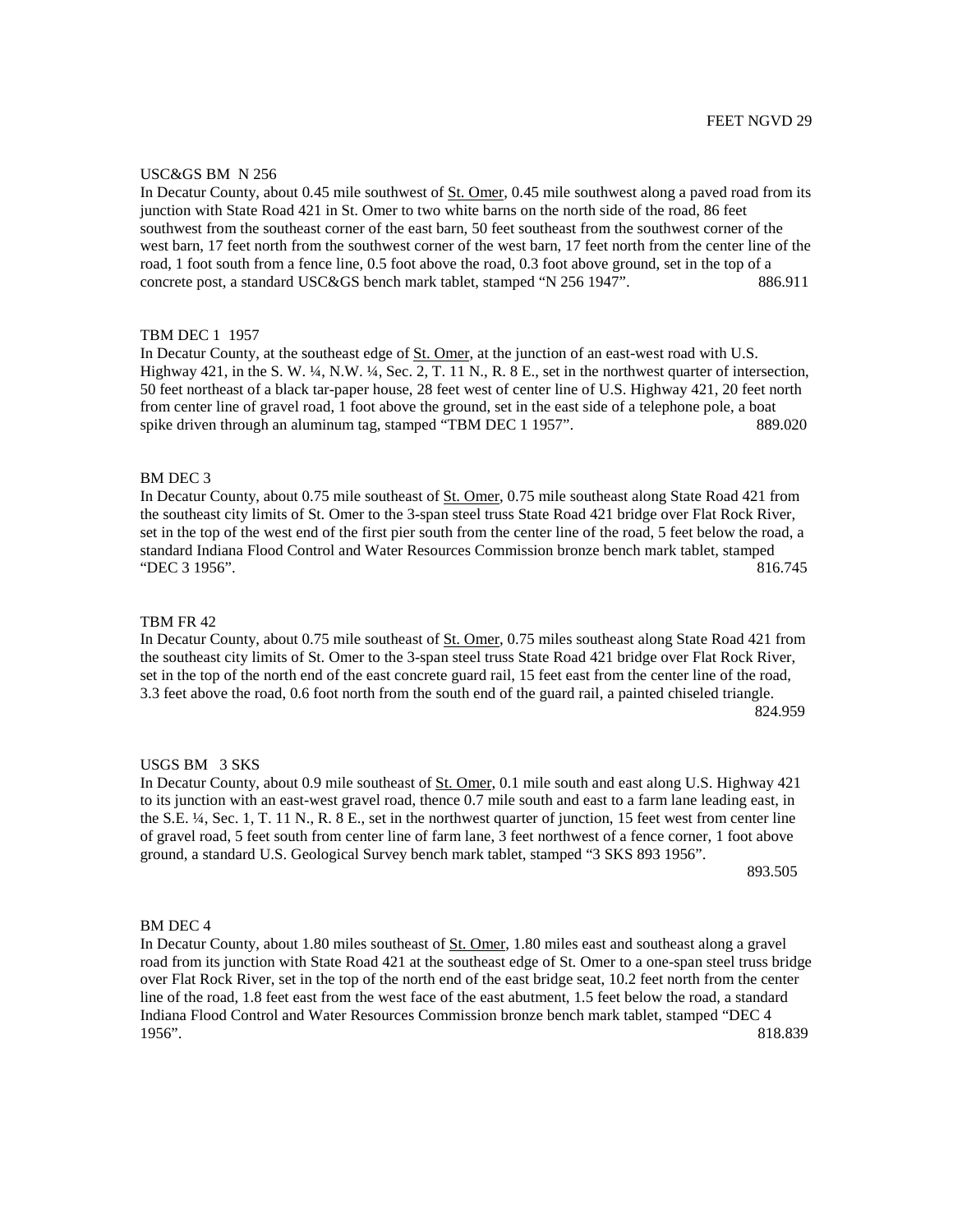### TBM FR 43

In Decatur County, about 1.80 miles southeast of St. Omer, 1.80 miles east and southeast along a gravel road from its junction with State Road 421 at the Southeast edge of St. Omer to the one-span steel truss bridge over Flat Rock River, 23.4 feet east of the northeast corner of the north steel truss, 17 feet north from the center line of the road, 2 feet below the road, 0.8 foot above ground, set in the east side of a 15 inch sycamore tree, a railroad spike driven vertically through a brass plate, stamped "TBM FR 42 1956". 817.168

# USGS BM 2 SKS

In Decatur County, about 4.15 miles south of Moscow, Rush County, 2.05 miles generally south along a paved and gravel road from the Moscow Christian Church in Moscow to a east-west T-road, thence 0.2 mile west to a T-road south, thence 2.1 miles generally south to a T-road east and a cemetery, set in the southeast quarter of the junction, 33 feet east from the center line of the road, 30 feet south from the center line of the T-road east, 0.5 foot above ground, set in the top of a concrete post, a standard USGS bench mark tablet, stamped "2 SKS 1956". 866.633

#### BM DEC 5

In Decatur County, about 2.8 miles south of Moscow, Rush County, 2.05 miles generally south along a paved and gravel road from the Moscow Christian Church in Moscow to a east-west T-road, thence 0.2 mile west to a T-road south, thence 1.2 miles south to the one-span steel truss bridge over Flat Rock River, set in the top of the southwest from the center line of the road, 1 foot below the road, 0.5 foot southeast from the northwest face of the southeast abutment, a standard Indiana Flood Control and Water Resources Commission bronze bench mark tablet, stamped "DEC 5 1956". 833.640

## USGS TBM UE 836.2

In Decatur County, about 2.65 miles south of Moscow, Rush County, 2.05 miles generally south along a paved and gravel road from the Moscow Christian Church in Moscow to a east-west T-road, thence 0.2 mile west to a T-roads south, thence 1.05 mile south to a T-road west and a box culvert under the road south, set in the top of the north end of the west headwall, 69 feet north from the center line of the T-road west, 15 feet west from the center line of the road south, a chiseled square. 863.230

### USGS TBM UE 861.5

In Decatur County, about 2.15 miles south of Moscow in Rush County, 2.05 miles generally south along a paved and gravel road from the Moscow Christian Church in Moscow to a east-west T-road, thence 0.2 mile west to a T-road south, thence 0.55 mile south to a 1-foot pipe culvert under the road, set in the top of the north end of the east headwall, 135 feet south from the Rush Decatur County line sign, 10 feet east from the county line of the road, 1 foot above the road, a chiseled square. 861.520

# USGS TBM UE 874.7

In Rush County, about 1.7 miles south of Moscow, 2.05 mile generally south along a paved and gravel road from its Moscow Christian Church in Moscow to a east-west T-road, thence 0.2 mile west to a T-road south, set in the center of the extended center line of the T-road south, 14 feet north from the center line of the east-west road, 1 foot below the road, 0.5 foot above ground, set in the southeast side of a power pole, a railroad spike driven vertically. 874.724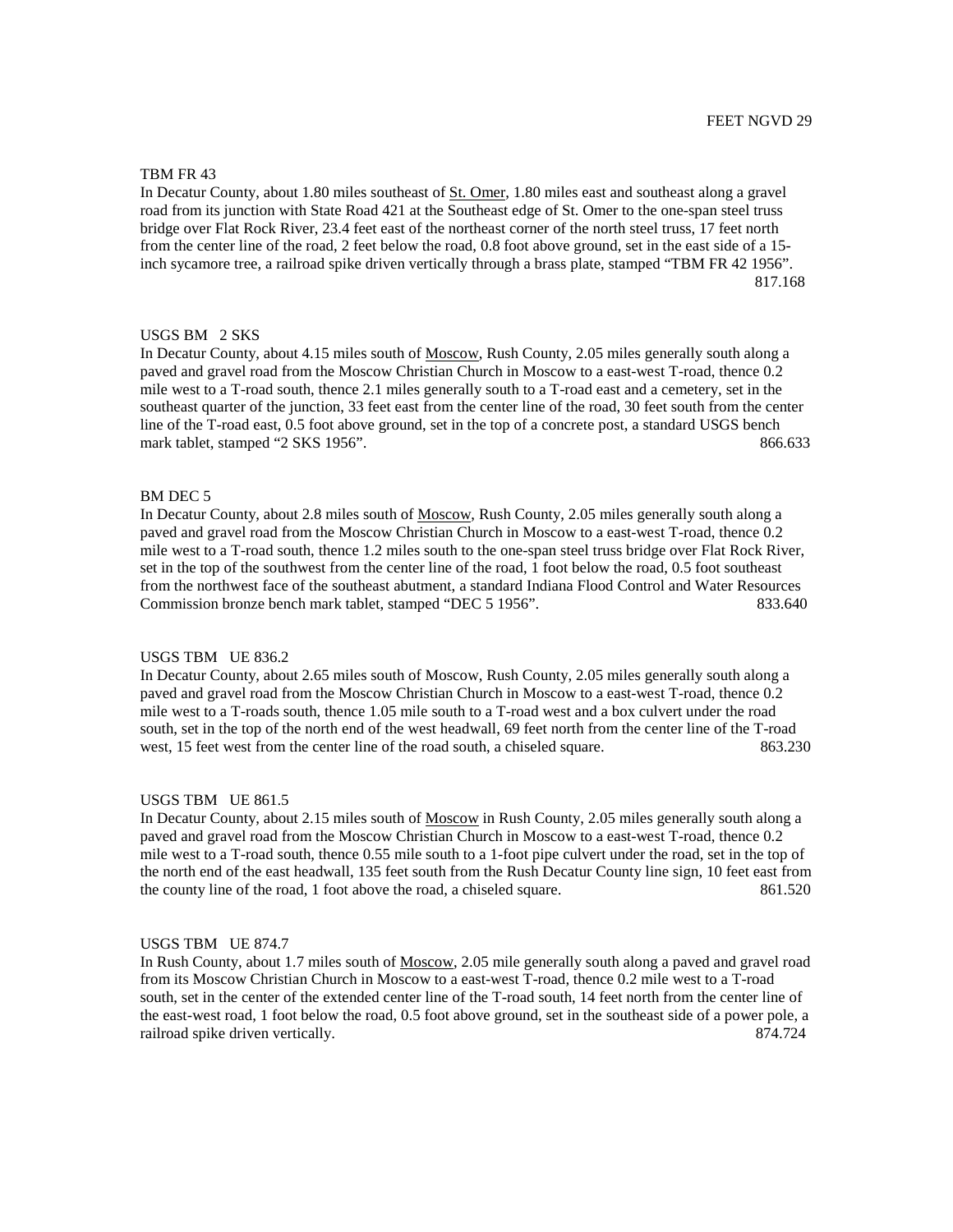# CLIFTY CREEK

### BM DEC 6

In Decatur County, in NW ¼ Sec. 19, T. 10 N., R. 8 E., about 2.5 miles southwest of Burney, 1.8 miles west along a paved road from the crossroad at Burney to a T-road south, thence 1 mile south to an east-west crossroad, thence 0.4 mile west to a one-span steel plate bridge over Clifty Creek, set in the top of the south-west concrete wing wall, 10.5 feet south of the center line of the road, 1.9 feet south of the south bridge guardrail, 1.1 feet northwest of the southeast face of the wing wall, 0.2 foot above the level of the roadway, a standard Indiana Flood Control and Water Resources Commission bronze bench mark tablet, stamped "DEC 6 1963". 730.675

### TBM CC 17

In Decatur County, in Sec. 18, T. 10 N., R. 8 E., about 2 miles southwest of Burney, 1.8 miles west along a paved road from the crossroad at Burney to a T-road south, thence 0.7 mile south to a 20-foot concrete bridge over a small stream, set in the top of the northwest wing wall, 9.5 feet west of the center line of the road, 0.6 foot northwest of the north edge of the west concrete guardrail base, 0.4 foot northeast of the southwest face of the wing wall, at the level with the roadway, a chiseled triangle. 732.142

# BM DEC 7

In Decatur County, in Sec. 18, T. 10 N., R. 8 E., about 2 miles southwest of Burney, 1.8 miles west along a road from the crossroads at Burney to a T-road south, thence 0.5 mile south to New York Central Railroad bridge over Clifty Creek, set in the top of the  $12<sup>th</sup>$  step from the top of the southeast stone wing wall, 28 feet south of the south rail, 25 feet east of the center line of the gravel road, 15 feet below the level of the tracks, 8 feet above the roadway, 0.6 foot east of west face of wing wall, 1.0 foot north of south end of wing wall, 1.5 feet above the ground, a standard Indiana Flood Control and Water Resources Commission bronze bench mark tablet, stamped "DEC 7 1963". 751.250

### USGS BM 6 SKS

In Decatur County, in N  $\frac{1}{2}$  Sec. 18, T. 10 N., R. 8 E., about 1.8 miles west of Burney, 1.8 miles west along a paved road from the crossroad at Burney to a T-road south, set in the top of a concrete post, 25 feet south of the center line of the east-west road, 12 feet west of the center line of T-road south, 6 feet southwest of the south end of the concrete headwall of a culvert under the north-south road, 2.8 feet southeast of a fence corner post, 0.3 foot above the ground, a standard USGS bronze bench mark disk, stamped "6 SKS 1956 743". 743.211

# USGS TBM UE 784.2

In Decatur County, in SW ¼ Sec. 8, T. 10 N., R. 8 E., about 1.2 miles west of Burney, 1.2 miles west along a paved road from the crossroad at Burney to an 18-foot concrete bridge over a small stream, set in the top of the northeast wing wall, 12.5 feet north of the center line of the road, 1 foot below the level of the roadway, 0.5 foot southwest of the northeast end of the wing wall, a chiseled square.

784.177

#### BM DEC 8

In Decatur County, in SW <sup>1</sup>/4 Sec. 8, T. 10 N., R. 8 E., about 1.2 miles west of Burney, 1.2 miles west along a paved road from the crossroad at Burney to an 18-foot concrete bridge over a small stream, set in the top of the northeast wing wall, 12.5 feet north of the center line of the road, 1.3 feet southwest of the northeast end of the wing wall, 1 foot below the level of the roadway, a standard Indiana Flood Control and Water Resources Commission bronze bench mark tablet, stamped "DEC 8 1963". 784.198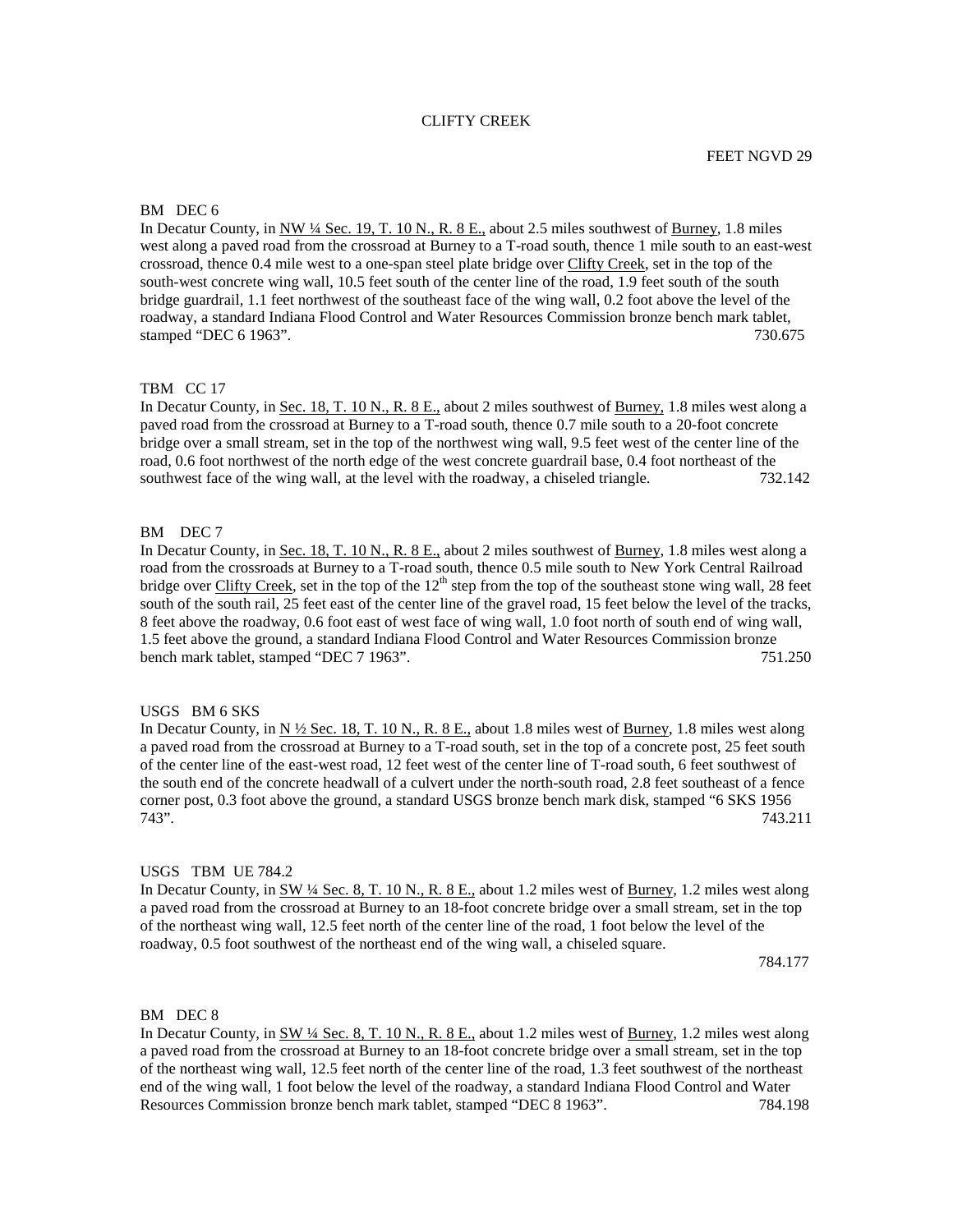## TBM CC 18

In Decatur County, in SW ¼ Sec. 9, T. 10 N., R. 8 E., about 0.5 mile west of Burney, 0.5 mile west from the crossroad at Burney, set in the top of a concrete headwall brace of a 0.6 foot wooden corner fence post, 35 feet east of the center line of a driveway to a barn, 20.5 feet north of the center line of the paved road, 5 feet north of a wooden corner post, 1 foot above the ground, a chiseled triangle. 819.256

### TBM CC 19

In Decatur County, in Sec. 8, T. 10 N., R. 8 E., about 1.1 miles northwest of Burney, 0.5 mile north from the crossroad at Burney to a T-road west, thence 1 mile west to a T-road north, set in the south side of a 12 inch maple tree, 77 feet east of the center line of T-road north, 12.5 feet north of the center line of the eastwest road, 1 foot above the ground, at the east-west fence line, a railroad spike driven through an aluminum tag, stamped "TBM CC 19 1963". 820.748

#### BM DEC 9

In Decatur County, in the  $S\frac{1}{2}$  Sec. 5, T. 10 N., R. 8 E., about 1.4 miles northwest of Burney, 1 mile north of the crossroad at Burney to a T-road west, thence 1 mile west to a right angle turn south, set in the top of a 4.5x5.0 foot concrete well housing, 105 feet west-northwest of the center line of the gravel road at the right angle turn, 86 feet west-northwest of a farm gate, 81 feet north of the east-west fence line, 73 feet west of the north-south fence line, 48 feet east of the southeast corner of an animal shelter, 1 foot above the ground, a standard Indiana Flood Control and Water Resources Commission bronze bench mark tablet, stamped "DEC 9 1963". 803.551

### TBM CC 20

In Decatur County, in NW ¼ Sec. 9, T. 10 N., R. 8 E., about 1.1 miles northwest of Burney, 1 mile north of the crossroad at Burney to a T-road west, 0.3 mile west, set in the north side of a 24-inch ash tree, 140 feet west of the steel gate in the east-west fence line of the south side of road, 30.5 feet south of the center line of the road, 13.5 feet south of an east-west fence line, 1 foot above the ground, a railroad spike driven through an aluminum tag, stamped "TBM CC 30 1963". 827.624

#### USC&GS BM U 266

In Decatur County, in  $N \frac{1}{2}$  Sec. 9, T. 10 N., R. 8 E., about 1 mile north of Burney, 1 mile north of the crossroad at Burney to a T-road west, set in the top of a concrete post, 34.5 feet south of the center line of T-road west, 19 feet west of the center line of the north-south road, 13.5 feet south of a fence corner post, 1 foot east of a north-south fence line, at the level of the roadway, a standard USC&GS bronze bench mark tablet, stamped "U 266 1947". 831.340

#### BM DEC 10

In Decatur County, in Sec. 4, T. 10 N., R. 8 E., about 1.4 miles north of Burney, 1.4 miles north along a paved road from the crossroad at Burney to an east-west T-road, thence 0.05 mile west to an one-span steel truss bridge over Clifty Creek, set in the top of the northwest stone bridge seat, 9.5 feet north of the center line of the bridge, 0.8 foot west of the east face of the bridge seat, 1.3 feet south of the north face of the bridge seat, 0.8 foot below the level of the roadway, a standard Indiana Flood Control and Water Resources Commission Resources Commission bronze bench mark tablet, stamped "DEC 10 1963".

783.987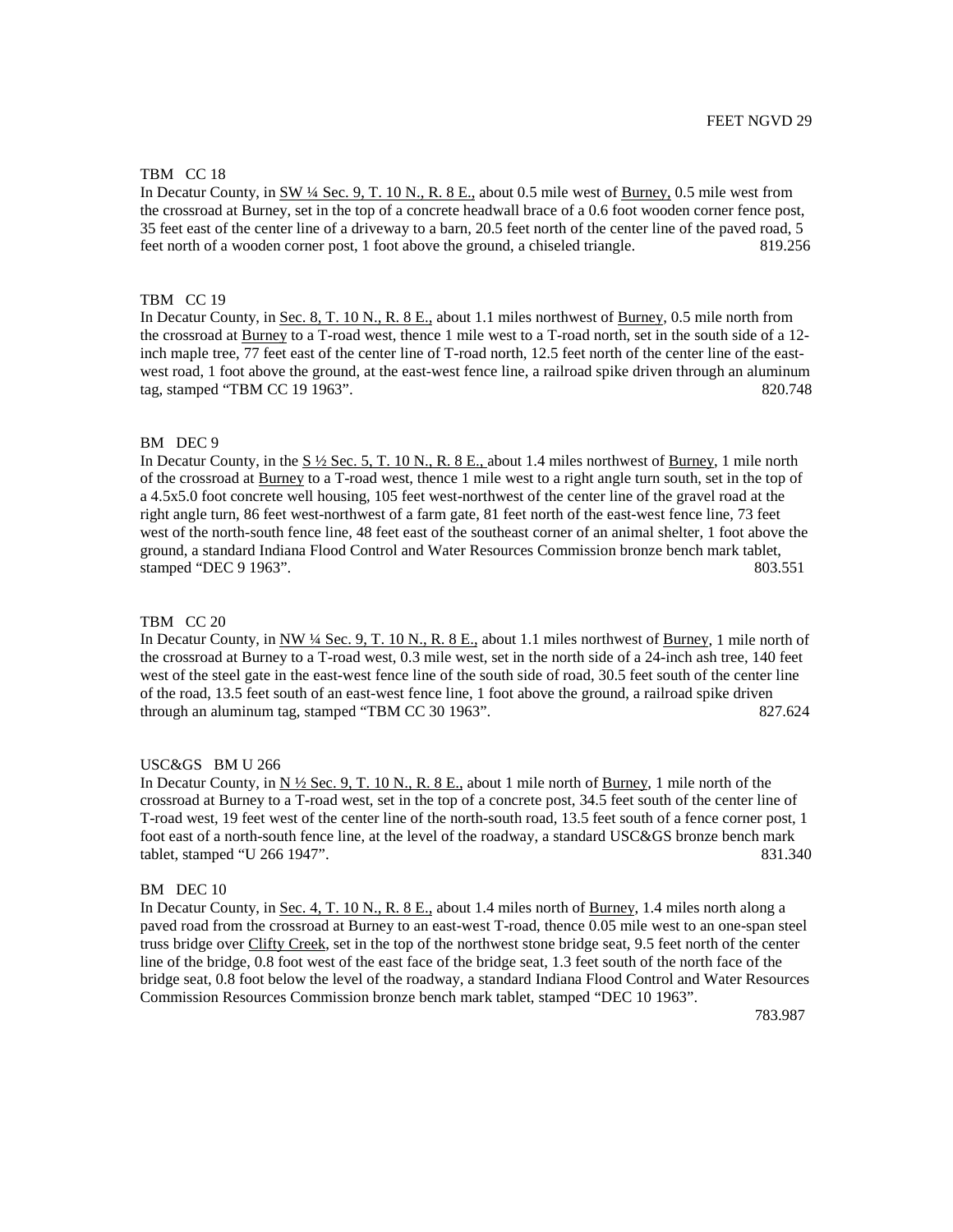## USC&GS BM T 266

In Decatur County, in W ½ Sec. 3, T. 10 N., R. 8 E., about 1.6 miles northeast of Burney, 1.4 miles north along a paved road to an east-west T-road, thence 0.6 mile east to a right angle turn north and a T-road east, set in the top of a concrete post, 53 feet north of the center line of the east-west road, 20 feet east of the center line of the north-south road, 5 feet north of a fence corner, 3.5 feet south of a telephone pole, at the level with the roadway, a standard USC&GS bronze disk, stamped "T 266 1947". 835.320

# TBM CC 21

In Decatur County, in S  $\frac{1}{2}$  Sec. 34, T. 11 N., R. 8 E., at Milford, 0.25 mile west along a main road from the T-road north junction just east of Milford to a 12-inch pipe culvert under the east-west road, set in the top of the south headwall of the culvert, 23 feet west of the center line of north-south road, 15 feet west south of the center line of the east-west road, 1.8 feet west of the east end of the headwall, at the level with the roadway, a chiseled triangle. **833.749**  $\frac{833.749}{\sqrt{6}}$ 

# BM DEC 11

In Decatur County, in  $S\frac{1}{2}$  Sec. 34, T. 11 N., R. 8 E., at Milford, at the two-span steel truss bridge over Clifty Creek, at the west edge of city limits of Milford, set in the top of the southwest concrete wing wall of the bridge, 9.5 feet south of the center line of the road, 0.8 foot north of the south face and 0.7 foot west of the east face of the wing wall, 0.2 foot above the level of the roadway, a standard Indiana Flood Control and Water Resources Commission bronze bench mark tablet, stamped "DEC 11 1963". 808.551

## USC&GS BM S 266

In Decatur County, in SE ¼ Sec. 34, T. 11 N., R. 8 E., at Milford, at the T-road north junction, 0.4 mile east of the two-span steel truss bridge over Clifty Creek at Milford, set in the top of a concrete post, 25 feet north of the center line of the north-south road, 24 feet north of the center line of the east-west road, 24 feet east of the center line of the north-south road, 12.5 feet southeast of a power pole, 6.5 feet northwest of a fence corner, 1 foot southwest of a fence line, about level with the roadway, a standard USC&GS bronze bench mark disk, stamped "S 266 1947". 843.463

### BM DEC 12

In Decatur County, in  $E\frac{1}{2}$  Sec. 34, T. 11 N., R. 8 E., about 0.6 mile northeast of Milford, 0.4 mile east from the two-span steel pony truss bridge over Clifty Creek at Milford to a T-road north, 0.6 mile north to a five-arch concrete and stone bridge over Clifty Creek, set in the top near the south end of the west wheelguard of the bridge, 18 feet north of the south edge of the bridge, 10.5 feet west of the center line of the bridge, 1.3 feet above the level of the roadway, a standard Indiana Flood Control and Water Resources Commission bronze benchmark tablet, stamped "DEC 12 1963". 818.168

# USC&GS BM R 266

In Decatur County, in NE ¼ Sec. 34, T. 11 N., R. 8 E., about 1.05 miles north of Milford, 0.4 mile east from the two-span steel pony truss bridge over Clifty Creek at Milford to a T-road north, thence 1 mile north to a T-road west, set in the top of the west concrete headwall of a 4-foot concrete box culvert, 26.5 feet south of the center line of the T-road west, 10 feet west of the center line of the north-south road, 2 feet above the level of the roadway, 2.3 feet north of the south face of the headwall, 0.3 foot west of the east face of the headwall, a standard USC&GS bronze bench mark tablet, stamped "R 266 1947".

**823.640 823.640**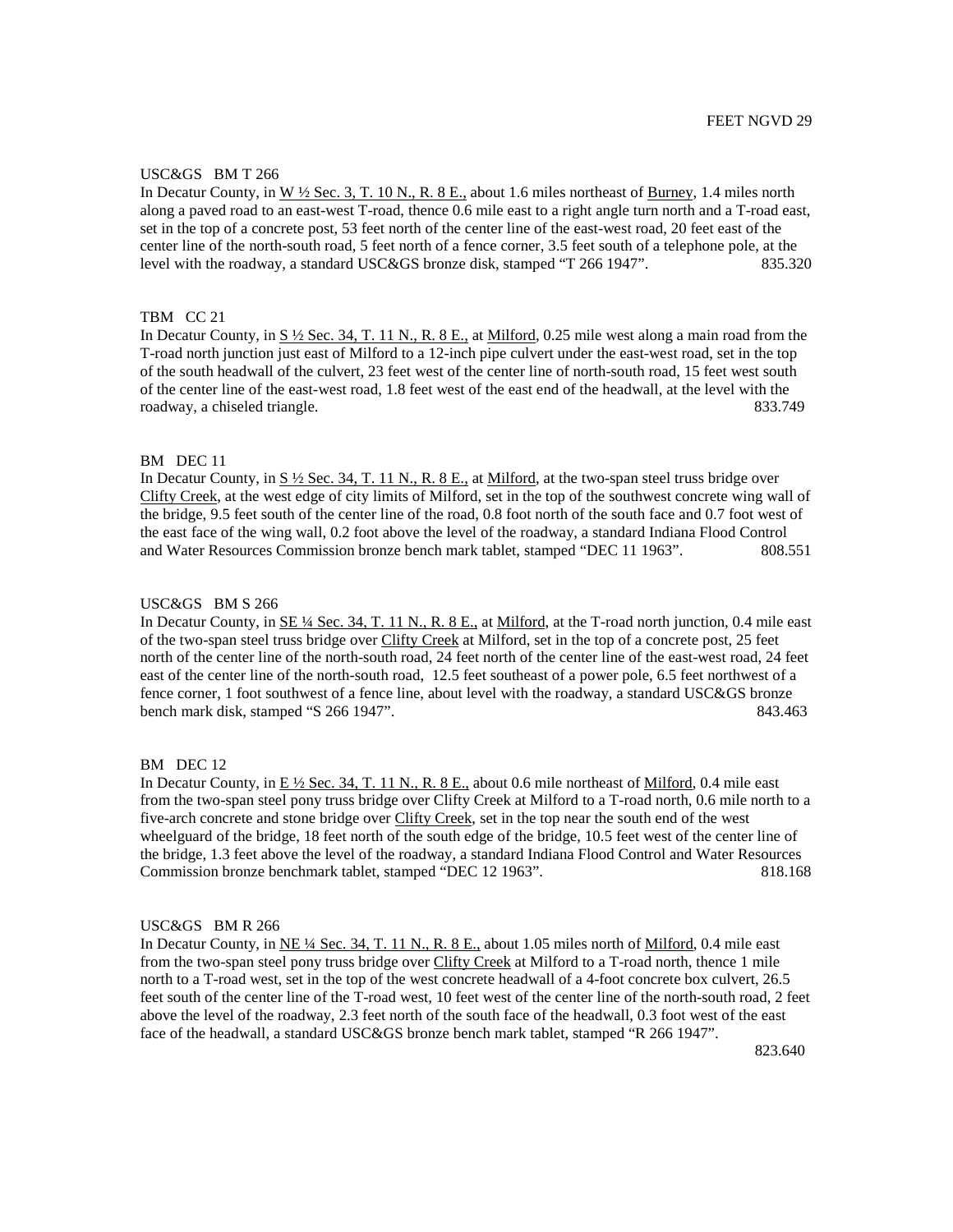## USC&GS BM V 267

In Decatur County, in SE ¼ Sec. 27, T. 11 N., R. 8 E., about 1.2 miles north of Milford, 0.4 mile east from the two-span steel pony truss bride over Clifty Creek at Milford to a T-road north, thence 1.25 miles north to a crossroad (Vandalia Road), in the northwest quarter of the intersection, set in the top of a "L" shaped concrete headwall of a 24-inch pipe culvert, 32 feet west of the center line of the north-south road, 27 feet north of the center line of Vandalia Road, 0.9 foot south of the north face of the north-south headwall, 0.5 foot east of the west face of the north-south headwall, 1 foot above the level of the roadway, a standard USC&GS bronze disk, stamped "V 267 1947". 826.471

# BM DEC 13

In Decatur County, in  $S \frac{1}{2}$  Sec. 26, T. 11 N., R. 8 E., about 1.4 miles northeast of Milford, 0.4 mile east from the two-span steel pony truss bridge over Clifty Creek at Milford to a T-road north, thence 1.25 miles north to a crossroad (Vandalia Road), thence 0.6 mile east to a 7-foot concrete headwall of a 36-inch pipe culvert under the road, set in the top at the center of the north headwall, 14.5 feet north of the center line of the road, 3.5 feet east of the west end of the headwall, 2 feet below the roadway, a standard Indiana Flood Control and Water Resources Commission bronze bench mark tablet, stamped "DEC 13 1963".

838.100

# TBM CC 22

In Decatur County, in SE ¼ Sec. 26, T. 11 N., R. 8 E., about 1.8 miles northeast of Milford, 0.4 mile east from the two-span steel pony truss bridge over Clifty Creek at Milford to a T-road north, thence 1.25 miles north to a crossroad (Vandalia Road), thence 1.1 miles east along Vandalia Road, set in the south side of a 12-inch ash tree, 20 feet north of the center line of the road, 7 feet east of a dilapidated 24-inch corrugated pipe culvert, at an east-west fence line, at the level with the roadway, a railroad spike driven through an aluminum tag, stamped "TBM CC 22 1963". 853.549

### BM DEC 14

In Decatur County, in SW ¼ Sec. 25, T. 11 N., R. 8 E., 1.9 miles northeast of Milford, 0.4 mile east from the two-span steel pony truss bridge over Clifty Creek at Milford to a T-road north, thence 1.25 miles north to a crossroad (Vandalia Road), thence 1.4 miles east to the Vandalia Road 3-span bridge over Clifty Creek, set in the top of the northeast wing wall, 12.5 feet north of the center line of the road, 2.8 feet west of the east end of the wing wall, 0.3 foot below the level of the roadway; a standard Indiana Flood Control and Water Resources Commission bronze bench mark tablet, stamped "IEC 14 1963". 839.337

## TBM CC 23

In Decatur County, in  $S\frac{1}{2}$  Sec. 25, T. 11 N., N., R. 8 E., about 2.2 miles northeast of Milford, 0.4 mile east from the two-span steel pony truss bridge over Clifty Creek at Milford to a T-road north, thence 1.25 miles north to a crossroad (Vandalia Road), thence 1.65 miles east to the 4-foot box culvert, set in the top of then north headwall, 500 feet east of the driveway of L.C. Park Residence, 17 feet north of the center line of the road, 1.7 feet west of the east edge of the headwall, 0.5 foot above the level of the roadway, a chiseled triangle. 857.468 and 857.468 and 857.468 and 857.468 and 857.468 and 857.468 and 857.468 and 857.468 and 857.468 and 857.468 and 857.468 and 857.468 and 857.468 and 857.468 and 857.468 and 857.468 and 857.468 and 857.468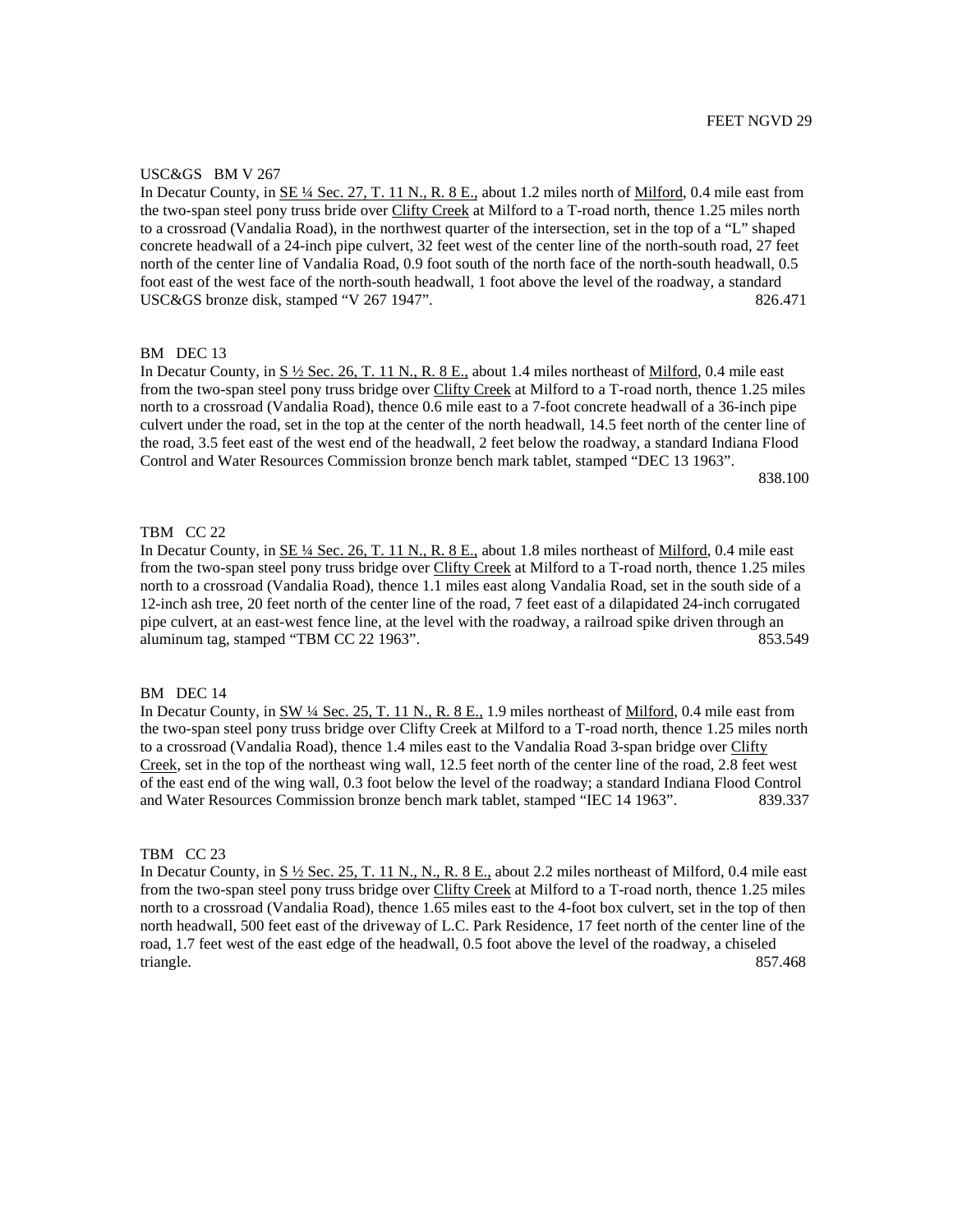### BM DEC 15

In Decatur County, in N ½ Sec. 36, T. 11 N., R. 8 E., about 2.5 miles northeast of Milford, 0.4 mile east from the two-span steel pony truss bridge over Clifty Creek at Milford to a T-road north, thence 1.25 miles north to a crossroad (Vandalia Road), thence 2 miles east to a T-road north, set in the top of the east end of the south concrete headwall of 25-foot bridge over Buck Run, 150 feet west along the paved road from the center line of the T-road north, 10 feet south of the center line of Vandalia Road, 1.1 feet west of the east end of the headwall, 2.3 feet above the level of the roadway, a standard Indiana Flood Control and Water Resources Commission bronze bench mark tablet, stamped "DEC 15 1963". 860.127

### TBM CC 24

In Decatur County, in  $NE \frac{1}{4}$  Sec. 25, T. 11 N., R. 8 E., about 1 mile southwest of Adams, 0.55 mile southwest and west along a paved road from its intersection with New York Central Railroad at Adams to a T-road southwest, 0.4 mile southwest, set in the top of the north concrete headwall of a 12-inch pipe culvert, 75 feet northeast of the sharp turn south in the road, 8 feet northwest of the center line of the road, 0.4 foot below the level of the roadway, 0.4 foot east of the west end of the headwall, a chiseled triangle. **866.320 866.320** 

# BM DEC 16

In Decatur County, in NW ¼ Sec. 30, T. 11 N., R. 9 E., about 0.5 mile west of Adams, 0.55 mile southwest and west along a paved road from its crossing with New York Central Railroad at Adams to a two-span concrete bridge over Clifty Creek, set in the top of the southeast wing wall, 12 feet south of the center line of the road, 1.8 feet southeast of the east end of the south concrete guardrail, 2.2 feet above the level of the roadway, a standard Indiana Flood Control and Water Resources Commission bronze bench mark tablet, stamped "DEC 16 1963". 862.413

# USC&GS BM W 1

In Decatur County, in S ½ Sec. 19, T. 11 N., R. 9 E., at Adams, at New York Central Railroad Station, 111 feet northwest of the north corner of the station, set in the top of a concrete post, 39 feet west of a telephone pole, 27 feet southwest of the southwest rail, 15.5 feet north of the north corner of the brick pillar of a brick siding house, 1 foot above the level of the tracks, 0.9 foot above the ground, a standard USC&GS bronze bench mark disk, stamped "W 1". 885.018

### BM DSC 17

In Decatur County, in  $E\frac{1}{2}$  Sec. 19, T. 11 N., R. 9 E., at Adams, 0.3 mile north from the school building at Adams to a three-span concrete bridge over Clifty Creek, set in the top of the south end of the east concrete guardrail base of the bridge, 12 feet east of the center line of the paved road, 0.8 foot south of the south end of the east steel guardrail, 0.8 foot above the level of the roadway, a standard Indiana Flood Control and Water Resources Commission bronze bench mark tablet, stamped "DEC 17 1963". 883.541

## TBM CC 25

In Decatur County, in  $E\frac{1}{2}$  Sec. 19, T. 11 N., R. 9 E., about 0.5 mile northeast of Adams, 0.3 mile north from a school building at Adams to a T-road northeast, thence 0.3 mile northeast, set in the south side of a black walnut tree, 13 feet north of the center line of the road, 1.5 feet above the level of the ground, a railroad spike driven through an aluminum tag, stamped "TBM CC 25 1963". 888.974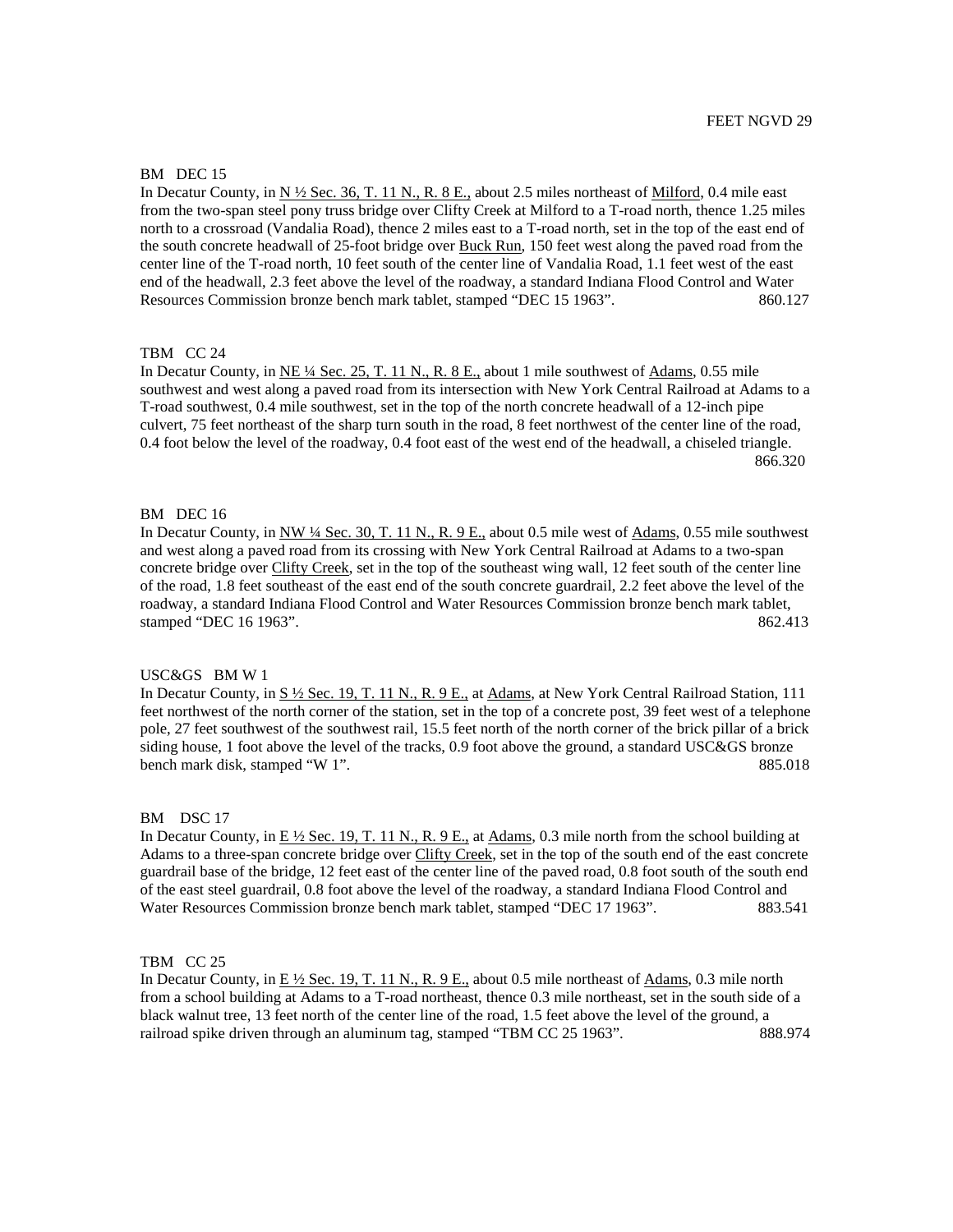## BM DEC 18

In Decatur County, in NW ¼ Sec. 20, T. 11 N., R. 9 E., about 1 mile northeast of Adams, at the U.S. Highway 421 bridge over Clifty Creek, set in the top of the northwest end of the northeast concrete guardrail, 13.5 feet northeast of the center line of the road, 2 feet southeast of the northwest end of the guardrail, 3.5 feet above the level of the roadway, a standard Indiana Flood Control and Water Resources Commission bronze bench mark tablet, stamped "DEC 18 1963". 882.776

## USGS TT 50 DWP

In Decatur County, in NW ¼ Sec. 20, T. 11 N., R. 9 E., about 0.8 mile northeast of Adams, 0.3 mile north from a school house at Adams to a T-road northeast, thence 0.7 mile northeast to the junction with U.S. Highway 421, at the Mt. Hebron Cemetery, set in the top of a concrete post, 60 feet south of the abandoned gravel T-road, 37.5 feet northeast of the center line of the highway, 17.5 feet north of the telephone pole, 5 feet south of a 29-inch maple tree, 2 feet above the level of the roadway, a USGS bronze disk, stamped "TT 50 DWP 1946". 878.458

# BM DEC 19

In Decatur County, in  $N \frac{1}{2}$  Sec. 20, T. 11 N., R. 9 E., about 1 mile northeast of Adams, at the Interstate 74 north-bound lane bridge over Clifty Creek, set in the top of the north end of the west curb-walk of the bridge, 15.5 feet west of the center line of the bridge, 15.5 feet south of the north end of the west guardrail, 1.0 foot west of the east edge of the curb-walk, 1 foot above the level of the roadway, a standard Indiana Flood Control and Water Resources Commission bronze bench mark tablet, stamped "DEC 19 1963". 886.342

### TBM CC 26

In Decatur County, in N 1/2 Sec. 20, T. 11 N., R. 9 E., about 1.1 miles northeast of Adams, 1.35 miles north along a paved road from the school house at Adams to a T-road southeast just past U.S. Highway 421 crossing, thence 0.95 mile southeast and east to a T-road north, set in the north root of a 22-inch black walnut tree, 65 feet west of the center line of T-road north, 13 feet south of the center line of the east-west road, 17 feet west of a fence corner, 2 feet above the level of the roadway, a railroad spike driven through an aluminum tag, stamped "TBM CC 26 1963". 898.875

### BM DEC 20

In Decatur County, in <u>NE ¼ Sec. 20, T. 11 N., R. 9 E.,</u> about 1.5 miles northeast of <u>Adams</u>, 1.35 miles north along a paved road from the school house at Adams to a T-road southeast just past U.S. Highway 421 crossing, thence 1.4 miles southeast and east, set in the top of the west end of the south concrete guardrail of the bridge over Clifty Creek, 10 feet south of the center line of the roadway, 1.7 feet east of the west end of the guardrail, 3.4 feet above the level of the roadway, a standard Indiana Flood Control and Water Resources Commission bronze bench mark tablet, stamped "DEC 20 1963". 886.815

## TBM CC 27

In Decatur County, in  $N \frac{1}{2}$  Sec. 20, T. 11 N., R. 9 E., about 2 miles northeast of Adams, 1.35 miles north along a paved road from the school house at Adams to a T-road southeast just past U.S. Highway 421 crossing, thence 2 miles southeast and east, set in the top of the south headwall of a 24-inch pipe culvert, 180 feet east of the center line of a gravel T-road south, 10 feet south of the center line of the paved road, 0.6 foot west of the east edge of the headwall, a chiseled triangle. 914.395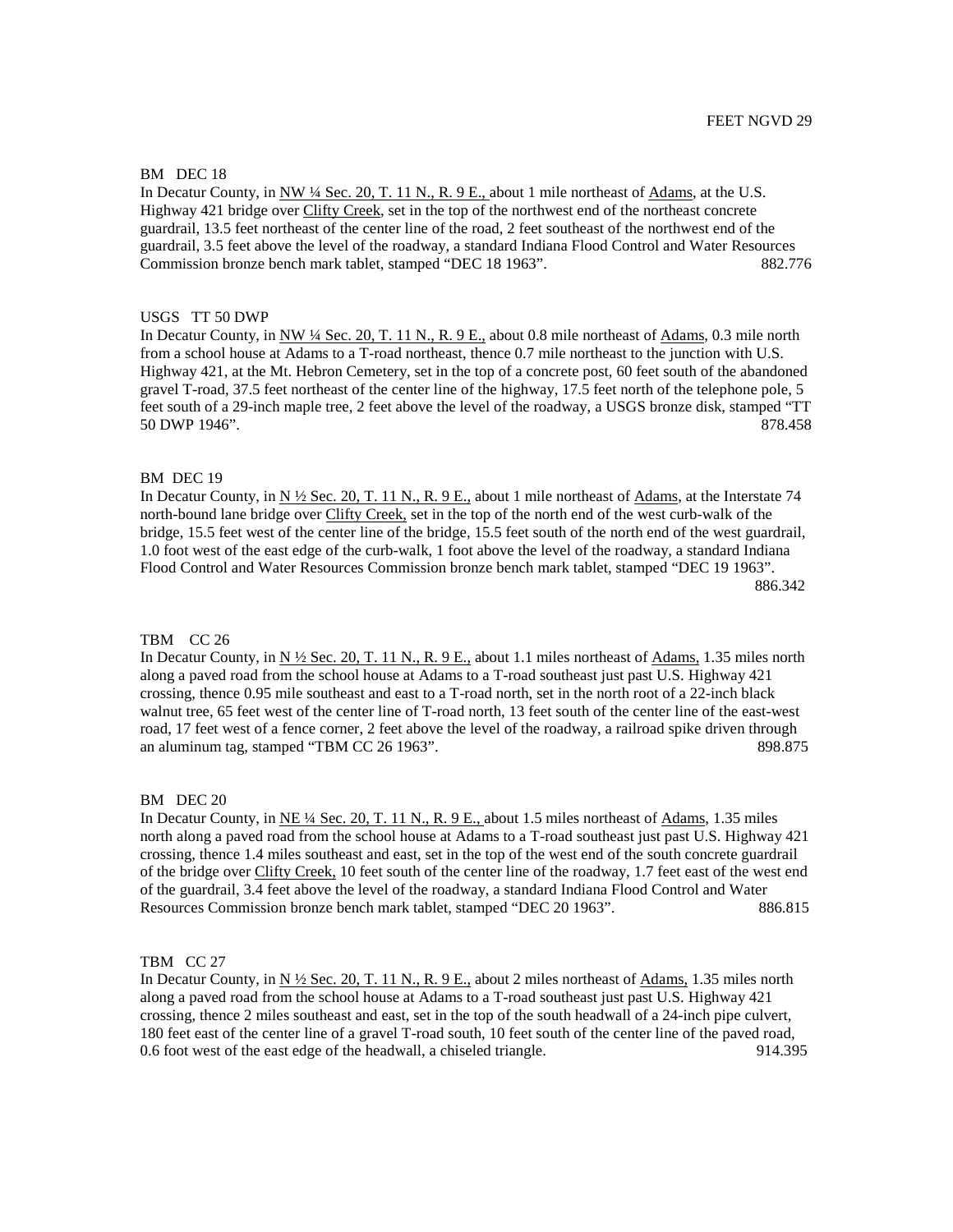## BM DEC 21

In Decatur County, in  $\frac{SW \mathcal{U}}{2}$  Sec. 15, T. 11 N., R. 9 E., about 2.6 miles northeast of Adams, 1.35 miles north along a paved road from the school house at Adams to a T-road southeast, just past U.S. Highway 421 crossing, thence 2.6 miles southeast and eat to a 35-foot concrete bridge over a tributary of Clifty Creek, set in the top of the northeast concrete wing wall, 9.5 feet north of the center line f the roadway, 1.9 feet northeast of the east end of the pipe guardrail, at the level with the roadway, a standard Indiana Flood Control and Water Resources Commission bronze bench mark tablet, stamped "DEC 21 1963".

901.943

### USGS TT 51 DWP

In Decatur County, in  $S \frac{1}{2}$  Sec. 15, T. 11 N., R. 9 E., about 2.9 miles northeast of Adams, 1.35 miles north along a paved road from the school house at Adams to a T-road southeast just past U.S. Highway 421 crossing, thence 2.9 miles southeast and east to an offset crossroad, set in the top of a concrete post, near the center of an electrical transmission steel tower #254, 106 feet west of the center line of the north-south road, 47 feet north of the center line of the east-west road, 12 feet north of the south face of the tower, 12 feet west of the east face of the tower, 0.3 foot above the ground, a standard USGS bronze disk, stamped "TT 51 DWP 1946". 907.270

# TBM CC 28

In Decatur County, in  $N \frac{1}{2}$  Sec. 15, T. 11 N., R. 9 E., about 3.2 miles northeast of Adams, 1.35 miles north along a paved road from the school house at Adams to a T-road southeast just past U.S. Highway 421 crossing, thence 2.9 miles southeast and east to an offset crossroad, thence 0.75 mile north, set in the top of the west headwall of a 4-foot box culvert, 21 feet south of a telephone pole, 15 feet west of the center line of the roadway, 1 foot east of a fence line, 0.5 foot north of the south end of the headwall, 1 foot below the level of the roadway, a chiseled triangle. 928.938

### BM DEC 22

In Decatur County, in SW <sup>1</sup>/4 Sec. 10, T. 11 N., R. 9 E., about 3.3 miles northeast of Adams, 1.9 miles north along a paved road from the school house at Adams to a right angle turn east in the paved road and a Troad north, thence 2.6 miles east to a T-road north, thence 0.15 mile southeast to a one-span steel truss bridge over Clifty Creek, set in the top of the west stone wing wall base, 14.5 feet southwest of the center line of the road, 2.4 feet east of the west edge of the wing wall, 0.5 foot below the level of the roadway, a standard Indiana Flood Control and Water Resources Commission bronze bench mark tablet, stamped "DEC 22 1963". 894.163

# TBM CC 29

In Decatur County, in SW <sup>1</sup>/4 Sec. 10, T. 11 N., R. 9 E., about 3.2 miles northeast of Adams, 1.9 miles north along a paved road from the school house at Adams to a right angle turn east in the paved road and a Troad north, thence 2.5 mile east, set in the top of the southeast concrete headwall of a 24-inch pipe culvert, 500 feet west of a T-road north, 12 feet southeast of the center line of the road, 5 feet northwest of a fence line, 1 foot northeast of the southwest edge of the headwall, 1 foot below the level of the roadway, a chiseled triangle. 909.893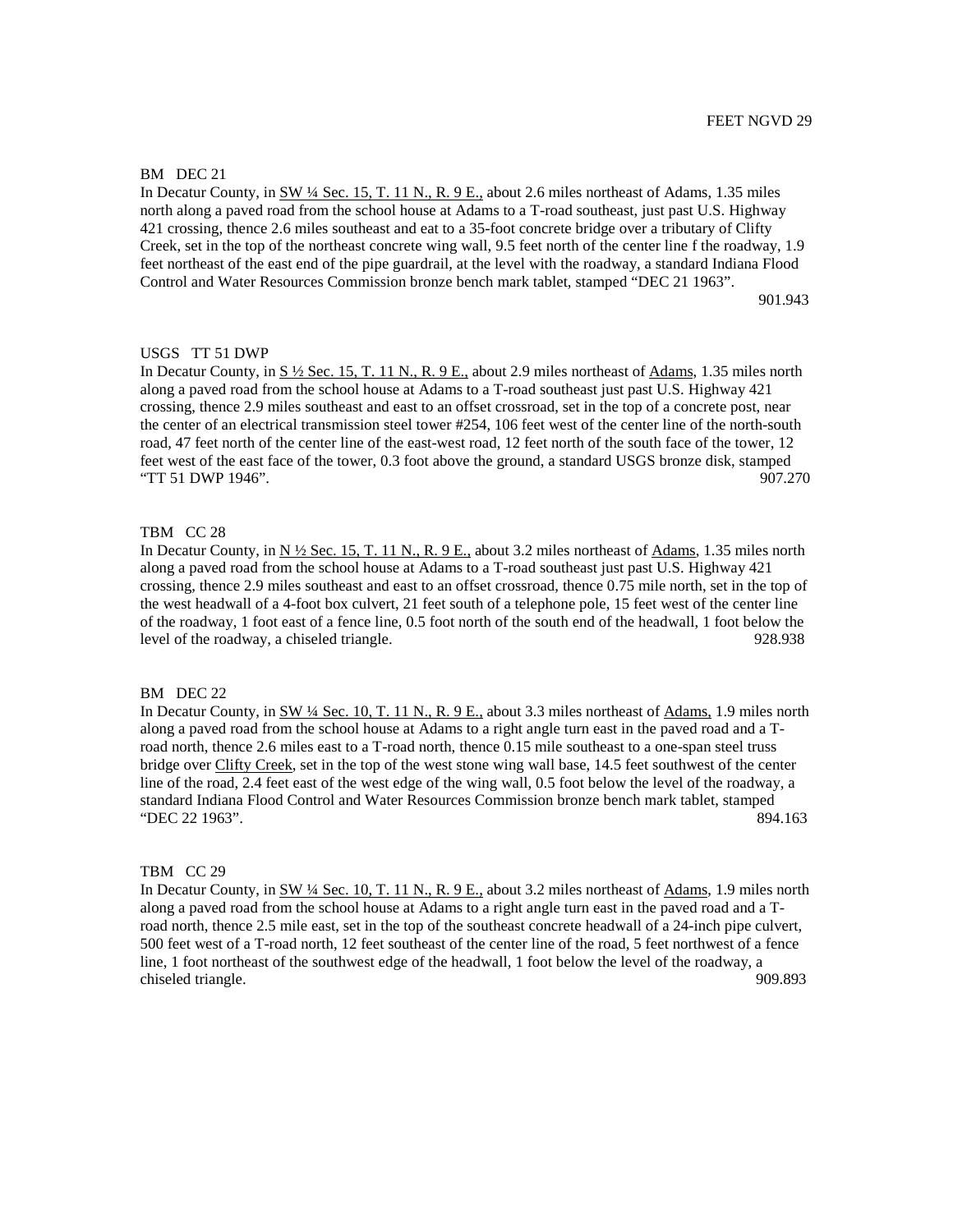## TBM CC 30

In Decatur County, N ½ Sec. 10, T. 11 N., R. 9 E., about 4 miles northeast of Adams, 1.9 miles north along a paved road from the school house at Adams to a right angle turn east and a T-road north, thence 2.6 miles east to a T-road north, thence 0.7 mile north to a crossroad, thence 0.25 mile east, set in the top of the south concrete headwall of a 1.5-foot culvert, 9.5 feet south of the center line of the road, 7 feet north of a fence line, 1.7 feet west of the east end of the headwall, at the level with the roadway, a chiseled triangle. 917.705

### BM DEC 23

In Decatur County, in SE ¼ Sec. 3, T. 11 N., R. 9 E., about 4.4 miles northeast of Adams, 1.9 miles north along a paved road from the school house at Adams to a right angle turn east and a T-road north, thence 2.6 miles east to a T-road north, thence 0.7 mile north to a crossroad, thence 0.65 mile east, set in the top of the northeast end of the northwest headwall of an 8-foot box culvert, 11 feet northwest of the center line of the gravel road, 1.3 feet southwest of the northeast end of the headwall, 0.5 foot above the level of the roadway, a standard Indiana Flood Control and Water Resources Commission bronze bench mark tablet, stamped "DEC 23 1963". 908.699

# BM DEC 24

In Decatur County, in Sec. 2, T. 11 N., R. 9 E., about 0.85 mile northwest of Sandusky, 0.25 mile north along State Road 3 from the school building at Sandusky to a T-road west, thence 0.8 mile west, set in the top of the southwest end of the southeast headwall of a 10-foot concrete bridge over a small creek, 9.5 feet southeast of the center line of the road, 0.6 foot north-east of the southwest end of the headwall, 0.5 foot above the level of the roadway, a standard Indiana Flood Control and Water Resources Commission bronze bench mark tablet, stamped "DEC 24 1963". 904.365

# TBM CC 31

In Decatur County, in  $S \frac{1}{2}$  Sec. 2, T. 11 N., R. 9 E., about 0.5 mile northwest of Sandusky, 0.25 mile north along State Road 3 form the school building at Sandusky to a T-road west, thence 0.5 mile west, set in the top of the northeast concrete headwall of a 6-foot box culvert, 9.5 feet northeast of the center line of the road, 1.8 feet above the level of the roadway, 1.3 feet northwest of the southeast of the headwall, a chiseled triangle. 909.013

#### USC&GS T 257

In Decatur County, in NW ¼ Sec. 11, T. 11 N., R. 9 E., about 0.3 mile north of Sandusky, 0.25 mile north along a paved road from the school building at Sandusky to a 2-span concrete bridge over Clifty Creek, set in the top of the west concrete guardrail, 13 feet west of the center line of the road, 2.5 feet north of the south end of the guardrail, 4 feet above the level of the roadway, a standard USC&GS bronze bench mark tablet, stamped "T 257 1947". 921.776

## USC&GS BM U 257

In Decatur County, in NE ¼ Sec. 14, T. 11 N., R. 9 E., about 0.7 mile south of Sandusky, 0.7 mile south along a paved road from the school building at Sandusky to an east-west crossroad, in the southwest quarter of the intersection, set in the top of a concrete post, 41 feet south of the east-west road, 28 feet west of the center line of the north-south road, 26.5 feet south of a telephone pole, 1.6 feet east of a fence line, 0.4 foot above the ground, a standard USC&GS bronze bench mark tablet, stamped "U 257 1947".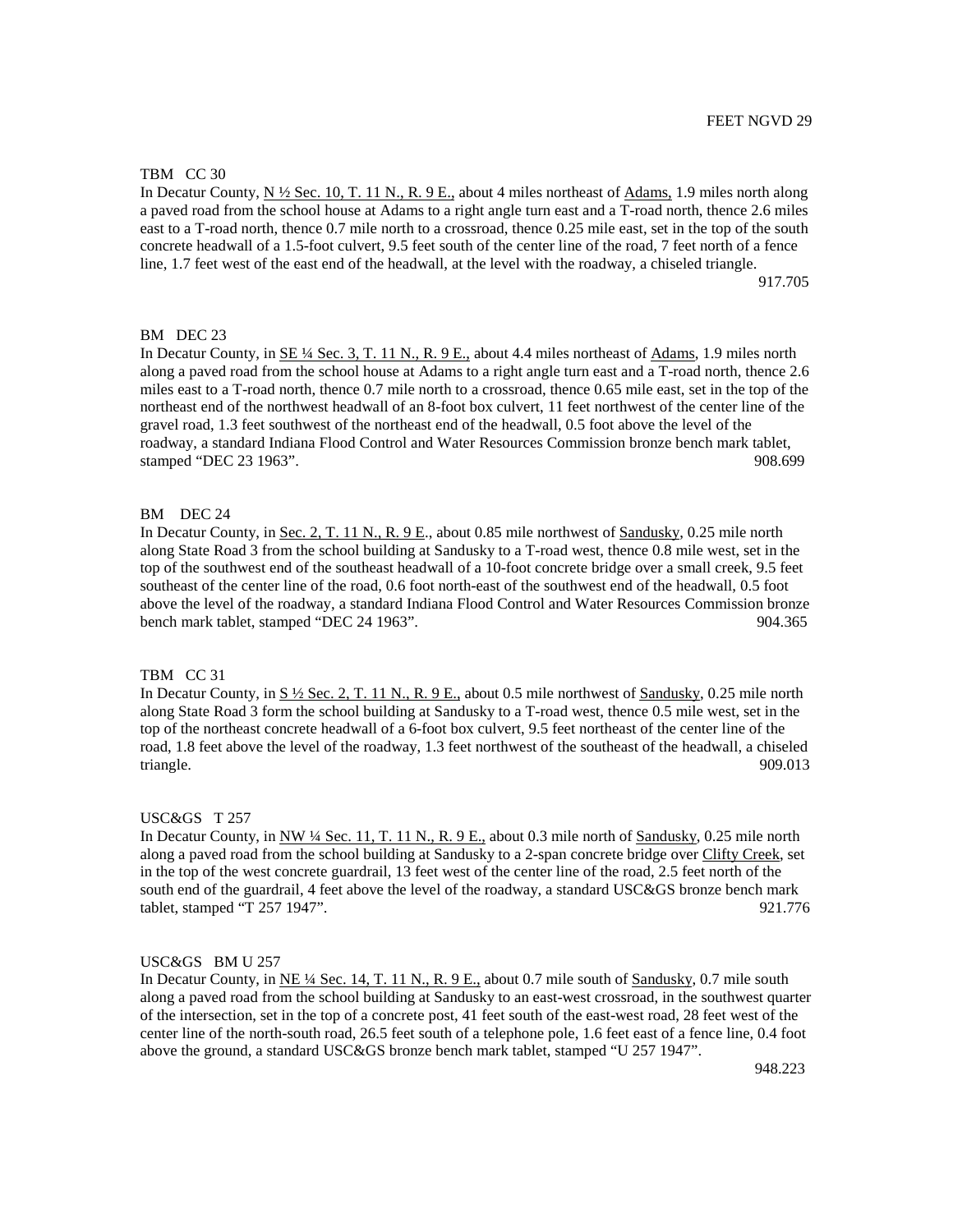# TBM CC 16

In Bartholomew County, in the NE ¼ Sec. 24, T. 10 N., R. 7 E., about 2.6 miles north of Hartsville, 0.5 mile north along a paved road from its junction with State Road 46 at the southwest corner of Hartsville park to a T-road northeast, thence 2.45 miles northeast and north to an east-west T-road, thence 0.35 mile east to a 5 x 8-foot box culvert under the road, set in the top of the southwest wing wall of the culvert, 17 feet south of the center line of the road, 4.5 feet below the roadway, 1 foot northeast of the southwest end of the wing wall, a chiseled triangle. 758.218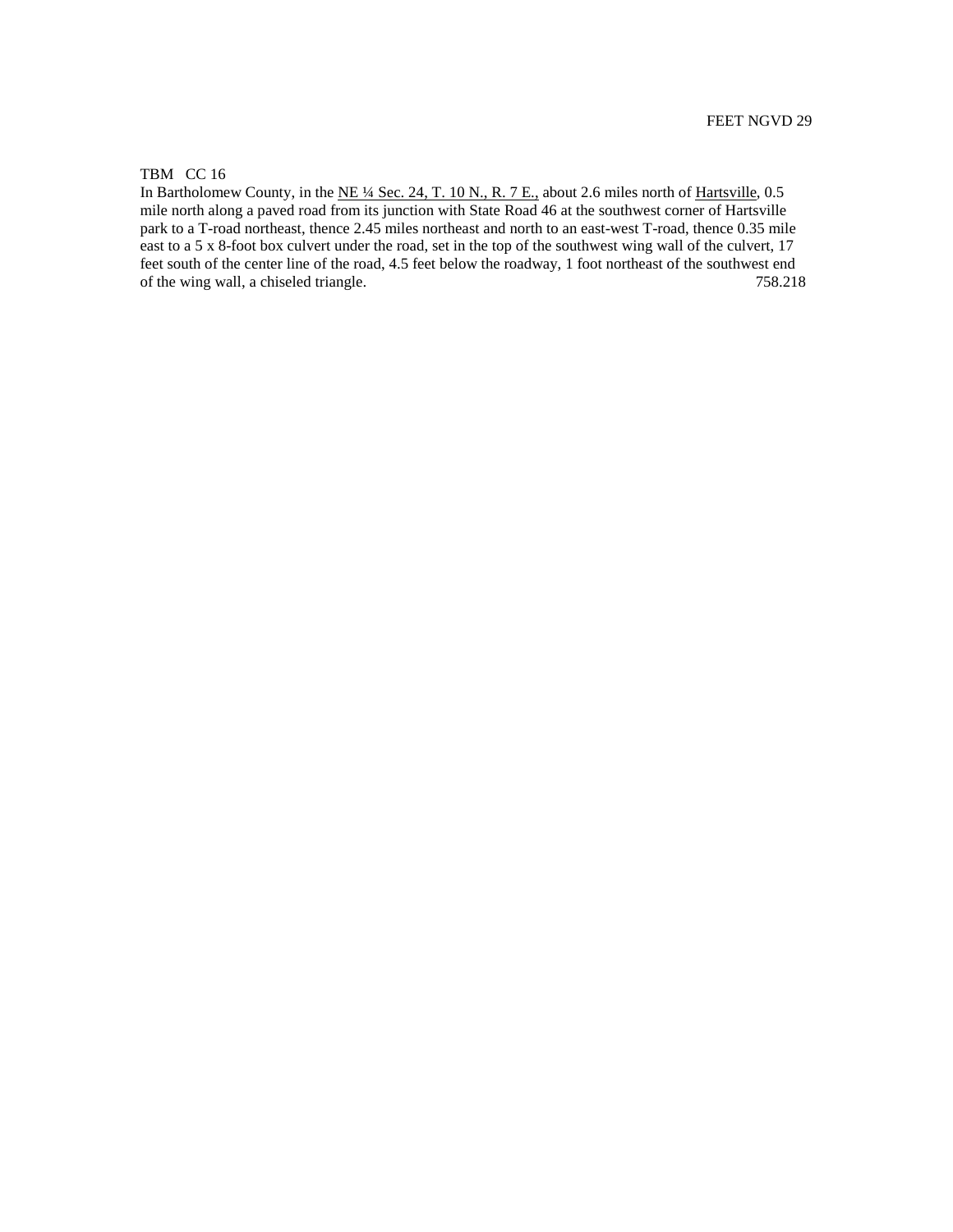# SAND CREEK

## USGS BM 66 SKS

In Jennings County, in the NW ¼ Sec. 19, T. 8 N., R. 9 E., about 3.25 miles south of Westport, 3.1 miles south along South Beavis Street from its intersection with East South Street in Westport to a gravel T-road east and a farm lane west, set in the top of a concrete post, in the northeast quarter of the intersection, 27 feet east of the center line of north-south road, 16.5 feet north of the center line of T-road east, 1.2 feet south of east-west fence line, 0.2 foot above ground, a standard USGS bronze bench mark tablet, stamped "66 SKS 1955 752". 752.132

### USGS RM 752.517

In Jennings County, in the NW  $\frac{1}{4}$  Sec. 19, T. 8 N., R. 9 E., about 3.3 miles south of Westport, 3.1 miles south along South Beavis Street from its intersection with East South Street in Westport to a farm lane west and a T-road eats, set in the top of the north end of a 13-foot headwall of a 24-inch box culvert under the road, 61 feet south of the center line of the road east, 8.7 feet east of center line of north-south road, 2 feet south of the north end of the east headwall, 0.9 foot above the roadway, a chiseled square.

752.504

# USGS TBM UE 720.8

In Decatur County, in the <u>SE ¼ Sec. 13, T. 8 N., R. 8 E.</u>, about 2.9 miles south of Westport, 2.65 miles south along South Beavis Street from its intersection with East South street in Westport to a single-span steel truss bridge over Sand Creek, set in the top of the southwest wing wall of the bridge, 10.3 feet west of the center line of bridge, 0.8 foot south of the north face of the southwest bridge abutment, 0.2 foot below the bridge floor, a painted chiseled square. 720.751

## IFC&WRC TBM SDC 37

In Decatur County, in the  $\underline{W \frac{1}{2}$  Sec. 18, T. 8 N., R. 9 E., about 2.25 miles south of Westport, 2.1 miles south along South Beavis Street from its intersection with East South in Westport to the Freedonia Church, set in the northwest side of a 32-inch maple tree northwest of the church, 94.4 feet north of center line of church drive, 16.5 feet east of center line of north-south drive, 16.5 feet east of the center line of northsouth road, 0.7 foot above ground, a railroad spike driven through an aluminum tag, stamped "TBM SDC 37 1964". 786.833

## IFC&WRC BM DEC 25

In Decatur County, in the SE 1/4 Sec. 12, T. 8 N., R. 8 E., about 2.0 miles south of Westport, 1.85 miles south along South Beavis Street from its intersection with East South Street in Westport to a T-road west (1300 South Road), set in the top of a concrete post in the northwest quarter of the junction, 29 feet west from center line of north-south road, 15.5 feet north from center line of T-road west, 2.5 feet west of a power pole, 2.0 feet south of a fence line, 0.2 foot above ground, a standard Indiana Flood Control and Water Resources Commission bronze bench mark tablet, stamped "DEC 25 1963". 785.360

#### USGS TBM UE 787.0

In Decatur County, in the SW ¼ Sec. 7, T. 8 N., R. 9 E., about 2.0 miles south of Westport, 1.85 miles south along South Beavis Street from its intersection with East South Street in Westport to a T-road west (1300 South Road), set in the west side of a utility pole in the northeast quarter of the junction, 175 feet east from center line of north-south road, 16.5 feet north from center line of T-road west, 0.4 foot above ground, a railroad spike painted yellow. 786.925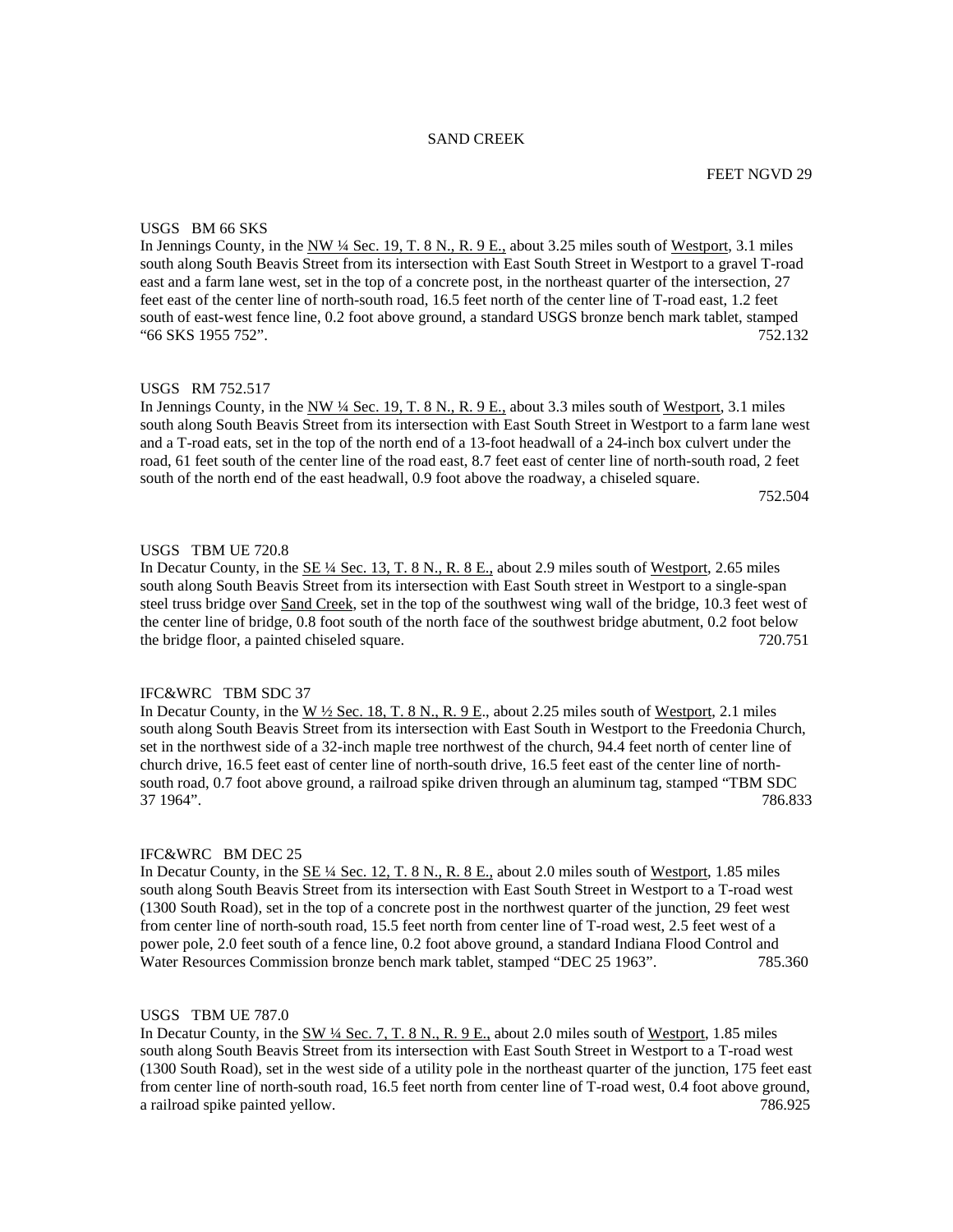## USC&GS BM A 272

In Decatur County, in the NW <sup>1</sup>4 Sec. 13, T. 8 N., R. 8 E., about 2.2 miles southwest of Westport, 2.25 miles southwest along the New York Central Railroad from its crossing with East Main Street in Westport to a 18-inch pipe culvert (#609A), set in the top of the northeast end of the southeast concrete headwall, 191 feet south of center line of east-west road crossing, 6.8 feet southeast of the southeast rail of tracks, 1.5 feet below the tracks, 1.1 feet southwest of the northeast end of the headwall, a USC&GS bronze bench mark tablet, stamped "A 272 1947". 774.301

\* Revised USC&GS Elevation

## USC&GS BM D 49

In Decatur County, in the W ½ Sec. 12, T. 8 N., R. 8 E., about 1.7 miles southwest of Westport, 1.7 miles southwest along the New York Central Railroad from the East Main Street crossing in Westport to an eastwest crossroad, set in the top of a concrete post in the southwest quarter of the intersection, 22 feet south from the center line of east-west road, 19.5 feet northwest of the northwest rail of tracks, 5 feet southeast of concrete fence corner post, 3.5 feet east of fence line, 2 feet below the tracks, 0.7 foot above ground, a standard USC&GS bronze bench mark tablet, stamped "D 49 1934". 790.927

# IFC&WRC TBM SDC 38

In Decatur County, in the W  $\frac{1}{2}$  Sec. 7, T. 8 N., R. 9 E., about 1.5 miles south of Westport, 1.35 miles south along South Beavis Street from its intersection with East South Street in Westport to an offset east-west crossroad, thence 0.1 mile east to an 8-foot box culvert with 15.6 foot headwalls, set in the top of the east end of the south headwall, 10.1 feet south from center line of east-west road, 1.1 feet west from east end of the headwall, 1.0 feet above the roadway, a painted chiseled triangle. 783.345

## IFC&WRC BM DEC 26

In Decatur County, in the  $E\frac{1}{2}$  Sec. 7, T. 8 N., R. 9 E., about 1.6 miles southeast of Westport, 1.35 miles south along South Beavis Street from its intersection with East South Street in Westport to an offset eastwest crossroad, thence 0.6 mile east to a 4-foot box culvert with 10-foot headwalls, set in the top of the east end of south headwall, 9.5 feet south from center line of road, 1.1 feet west of east end of headwall, 0.2 foot above the roadway, a standard Indiana Flood Control and Water Resources Commission bronze bench mark tablet, stamped "DEC 26 1964". 789.056

## IFC&WRC TBM SDC 39

In Decatur County, on the  $W \frac{1}{2}$  Sec. 8, T. 8 N., R. 9 E., about 1.8 miles southeast of Westport, 1.35 miles south along South Beavis Street from its intersection with East South Street to an offset east-west crossroad, thence 1.0 mile east along the road to its T-junction with a north-south road, set in the west side of a 12-inch sugar gum tree, 63.0 feet north from extended center line of T-road west, 29.0 feet east from center line of north-south road, 0.9 foot above ground, a railroad spike driven through an aluminum tag, stamped "TBM SDC 39 1964". 800.782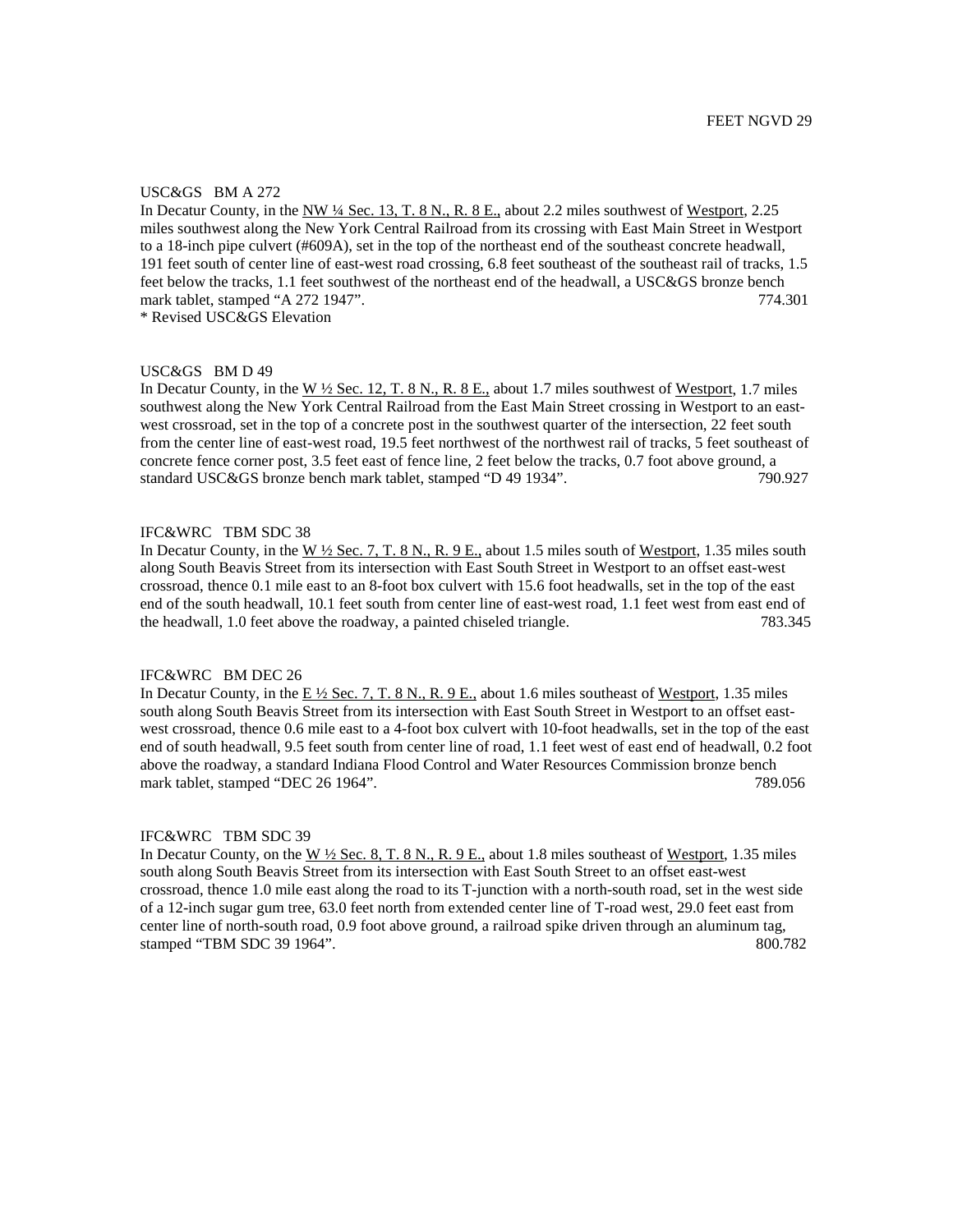## IFC&WRC BM DEC 27

In Decatur County, in the SW ¼ Sec. 5, T. 8 N., R. 9 E., about 1.4 miles southeast of Westport, 0.95 mile east and southeast along East Main Street from its intersection with South Poplar Street in Westport to a north-south crossroad, thence 0.55 mile south to a 4-foot box culvert with 8-foot concrete headwalls, set in the top of the north end of the east concrete headwalls, set in the top of the north end of the east concrete headwall, 10 feet east from center line of road, 1.4 feet south from north end of the headwall, 1.0 foot above the roadway, a standard Indiana Flood Control and Water Resources Commission bronze bench mark tablet, stamped "DEC 27 1963". 788.313

## IFC&WRC TBM SDC 40

In Decatur County, in the  $\underline{\text{SE 4/}}$  Sec. 6, T. 8 N., R. 9 E., about 1.4 miles southeast of Westport, 0.95 mile east and southeast along East Main Street from its intersection with South Poplar Street in Westport to a north-south crossroad, thence 0.55 mile south to a 4-foot box culvert under the road, set in the east side of a 20-inch oak tree northwest of the culvert and on a fence line, 85 feet north of the north end of the culvert, 16 feet west of center line of north-south road, 0.8 foot above ground, a railroad spike driven through an aluminum tag, stamped "TBM SDC 40 1964". 791.317

## IFC&WRC TBM SDC 41

In Decatur County, in the NE  $\frac{1}{4}$  Sec. 6, T. 8 N., R. 9 E., about 1.1 miles southeast of Westport, 0.95 mile east and southeast along East Main Street from its intersection with South Poplar Street in Westport to a north-south crossroad, set in the southwest side of a 23-inch locust tree in the northwest quarter of the intersection, 37 feet northeast from the center line of East Main Street, 21 feet west of center line of northsouth road, 1.9 feet above the ground, a railroad spike driven through an aluminum tag, stamped "TBM SDC 41 1964". 817.614

## IFC&WRC BM DEC 28

In Decatur County, in the  $S\frac{1}{2}$  Sec. 5, T. 8 N., R. 9 E., about 1.65 miles southeast of Westport, 1.6 miles east and southeast along East Main Street from its intersection with South Poplar Street in Westport to a single-span covered bridge over Sand Creek, set in the op of the north stone and concrete wing wall, 16 feet northeast from center line of the road, 1.8 feet south from north end of top of wing wall, level with the roadway, a standard Indiana Flood Control and Water Resources Commission bronze bench mark tablet, stamped "DEC 28 1963". 735.072

## IFC&WRC TBM SDC 42

In Decatur County, in the  $S\frac{1}{2}$  Sec. 5, T. 8 N., R. 9 E., about 1.55 miles southeast of Westport, 1.6 miles east and southeast along East Main Street from its intersection with South Poplar Street in Westport to a single-span covered bridge over Sand Creek, set in the south side of a 24-inch sycamore tree, 121 feet northwest from the northwest end of the bridge, 14.5 feet west from center line of road, 1.6 feet above ground, a railroad spike driven through an aluminum tag, stamped "TBM SDC 42 1964".

734.435

#### IFC&WRC BM DEC 29

In Decatur County, in the  $\underline{\text{SE 1/4} \text{ Sec. 31, T. 9 N.}}$ , R. 9 E., about 1.0 mile east-northeast of Westport, 0.95 mile east and southeast along East Main Street from its intersection with South Poplar Street in Westport to a north-south crossroad (400 West Road), thence 0.6 mile north to a farm lane west into woods, set in the top of a concrete post, 15.5 feet west from center line of north-south road, 6.3 feet north from center line of farm lane, 2 feet east of a fence line, 0.2 foot above ground, a standard Indiana Flood Control and Water Resources Commission bronze bench mark tablet, stamped "DEC 29 1963". 828.113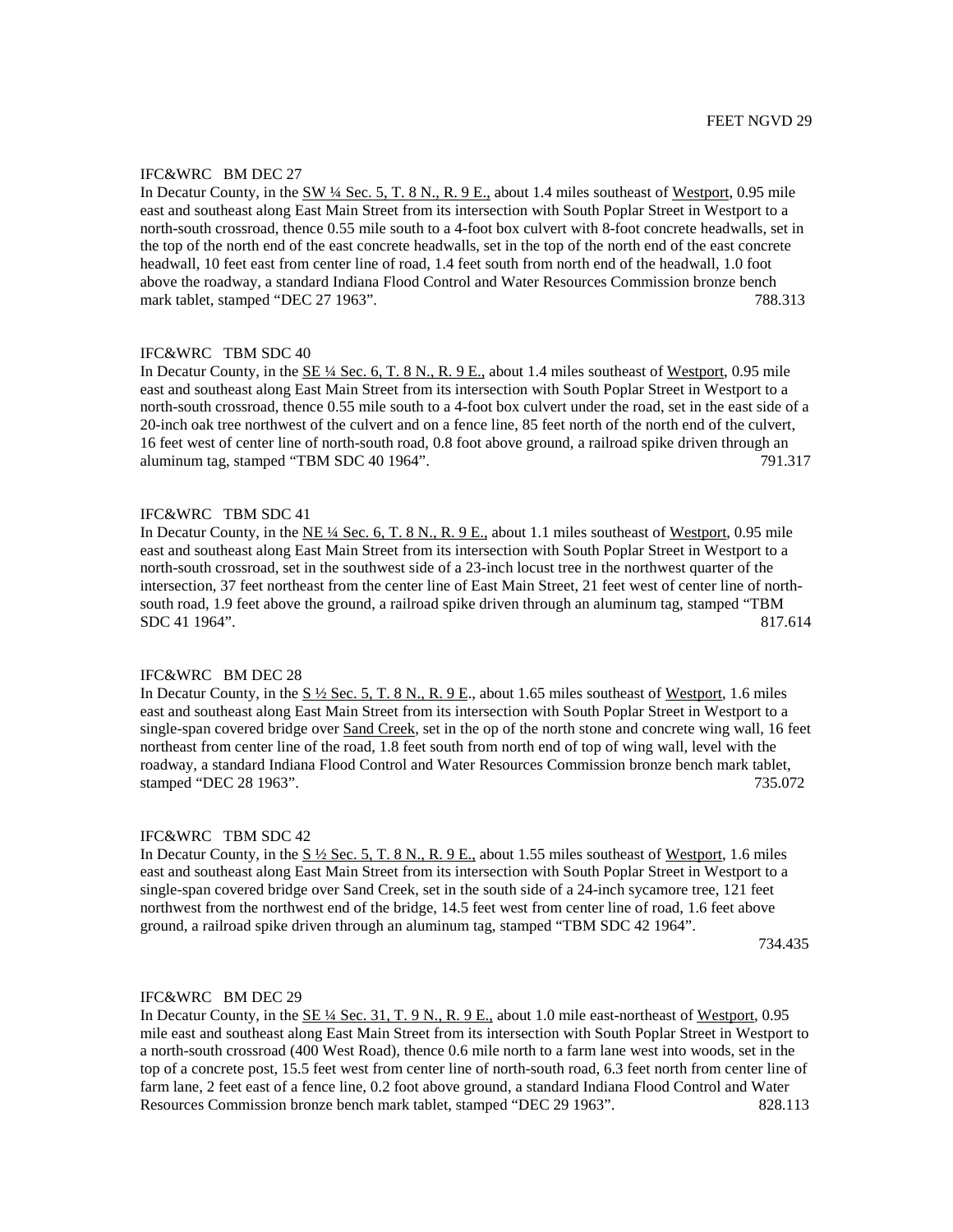## IFC&WRC TBM SDC 43

In Decatur County, in the W  $\frac{1}{2}$  Sec. 32, T. 9 N., R. 9 E., about 1.3 miles east-northeast of Westport, 0.95 mile east and southeast along East Main Street from its intersection with South Poplar Street in Westport to a north-south crossroad, thence 0.85 mile north along road to its T-junction with an east-west road, thence 0.22 mile east, set in the north side of a 30-inch wild cherry tree, 116.5 feet east from center line of private drive south, 34.4 feet south from center line of east-west road, 1.9 feet above ground, a railroad spike driven though an aluminum tag, stamped "TBM SDC 43 1964". 835.977

### USGS BM 60 SKS

In Decatur County, in the  $S\frac{1}{2}$  Sec. 29, T. 9 N., R. 9 E., about 1.8 miles northeast of Westport, 0.95 mile east and southeast along East Main Street from its intersection with South Poplar Street in Westport to a north-south crossroad, thence 0.85 mile north along road to its T-junction with an east-west road, thence 0.5 mile east and 0.5 mile north along road to its junction with a T-road east, set in the top of a concrete post in the northwest quarter of the junction, 21.1 feet north from the center line of drive west, 12.3 feet west from center line of north-south road, 6.0 feet north of extended center line of T-road east, 1.5 feet west of wooden guard fence, 0.4 foot above ground, a standard USGS bronze bench mark tablet, stamped "60 SKS 1955 828". 827.495

# IFC&WRC TBM SDC 44

In Decatur County, in the S  $\frac{1}{2}$  Sec. 29, T. 9 N., R. 9 E., about 1.8 miles northeast of Westport, 0.95 mile east and southeast along East Main Street from its intersection with South Poplar Street in Westport to a north-south crossroad, thence 0.85 mile north along road to its T-junction with an east-west road, thence 0.5 mile east and 0.5 mile north along road to a T-road east, set in the east side of a 24-inch elm tree in the west half of the junction, 58.5 feet west from center line of north-south road, 14.5 feet south from extended center line of T-road east, 11 feet north from center line of private drive, 2.0 feet above ground, a railroad spike driven through an aluminum tag, stamped "TBM SDC 44 1964". 829.298

## IFC&WRC BM 30 DEC

In Decatur County, in the NE  $\frac{1}{4}$  Sec. 32, T. 9 N., R. 9 E., about 2.1 miles northeast of Westport, 0.95 mile east and southeast along East Main Street from its intersection with South Poplar Street in Westport to a north-south crossroad, thence 0.85 mile north along road to its T-junction with an east-west road, thence 0.5 mile east and 0.5 mile north along road to a T-road east, thence 0.4 mile east to a single-span steel truss bridge over Sand Creek, set in the top of the northwest end of the southeast concrete retaining wall, 13.0 feet south from center line of road, 4.5 feet southeast from the southeast end of bridge, 3.0 feet above the roadway, a standard Indiana Flood Control and Water Resources Commission bronze bench mark tablet, stamped "DEC 30 1963". 776.375

### IFC&WRC TBM SDC 45

In Decatur County, on the N  $\frac{1}{2}$  Sec. 33, T. 9 N., R. 9 E., about 3.6 miles southeast of Letts, 1.05 miles east along a paved road from its crossing to the railroad tracks in Letts to a T-road south, thence 3.0 miles south to a T-road east, thence 0.9 mile east, set in the north-northwest side of a 15-inch maple tree on an eastwest fence line, 165 feet west from center line of private drive south, 49.0 feet northwest from the northwest corner of a concrete block garage, 20.5 feet south from center line of east-west road, 1.4 feet above the ground, a railroad spike driven through an aluminum tag, stamped "TBM SDC 45 1964".

837.281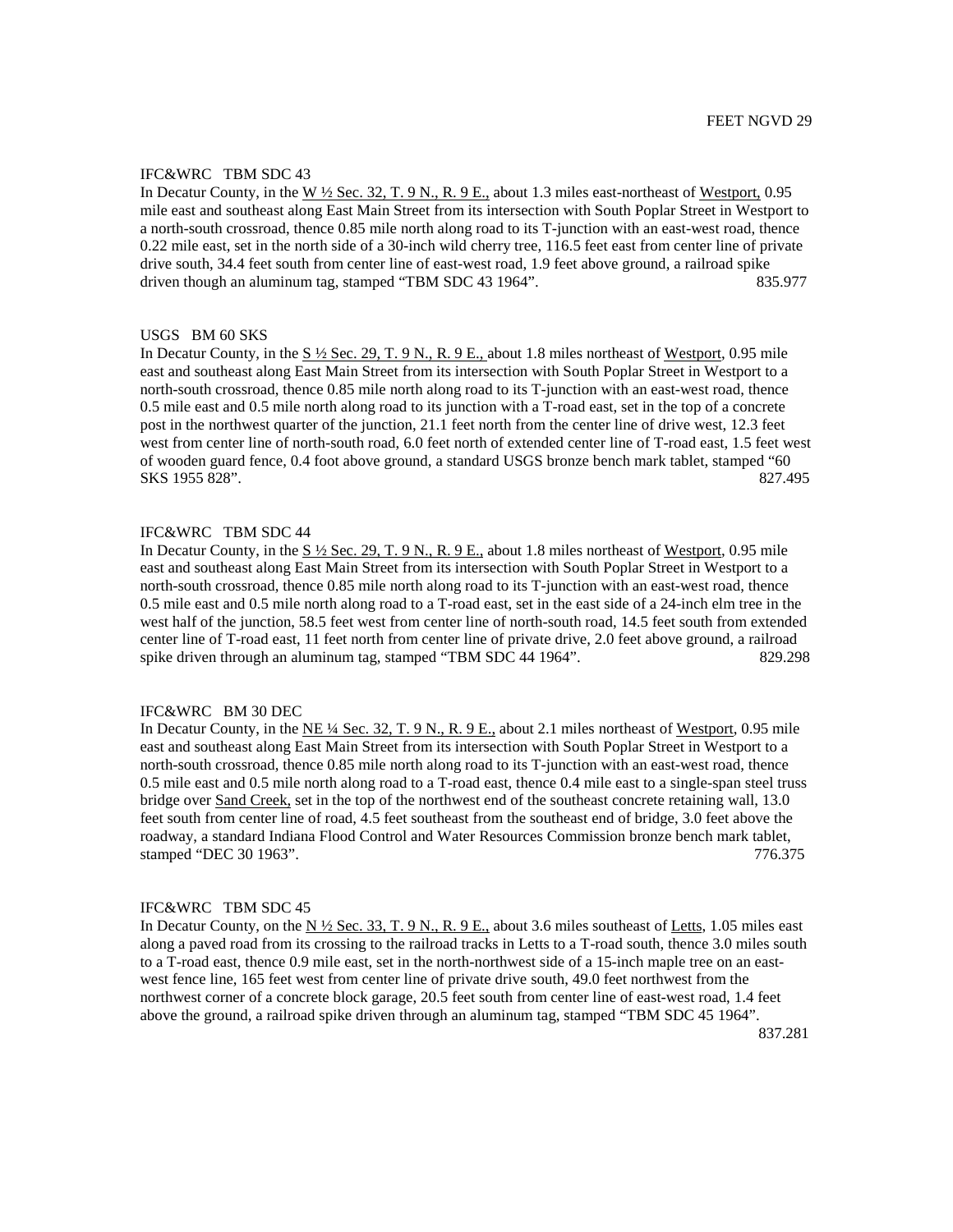# IFC&WRC BM DEC 31

In Decatur County, in the SE ¼ Sec. 28, T. 9 N., R. 9 E., about 3.7 miles southeast of Letts, 1.05 mile east along a paved road from its crossing of the railroad tracks in Letts to a T-road south, thence 3.0 miles south to a T-road east, thence 1.15 miles east to a north-south crossroad, thence 300 feet north along a gravel road, set in the top of a concrete post, 14.5 feet west from center line of gravel road, 3.5 feet south of a power pole, 0.1 foot above ground, a standard Indiana Flood Control and Water Resources Commission bronze bench mark tablet, stamped "DEC 31 1963". 849.342

# IFC&WRC TBM SDC 46

In Decatur County, in the  $E\frac{1}{2}$  Sec. 28, T. 9 N., R. 9 E., about 3.35 miles southeast of Letts, 2.35 miles east along a paved road from its crossing of the railroad tracks in Letts to the junction with a north-south road, thence 0.4 mile south and east to a T-road south, thence 0.75 mile south to the junction with an east-west road, thence 1.7 miles generally south, set in the northwest side of a 30-inch sycamore tree on northwest side of road, 180 feet north-northeast from center line of small stream, 15.0 feet west-northwest from center line of road, 1.4 feet above ground, a railroad spike driven through an aluminum tag, stamped "TBM SDC 46 1964". 819.323

## IFC&WRC BM DEC 32

In Decatur County, in the NE ¼ Sec. 28, T. 9 N., R. 9 E., about 3.1 miles southeast of Letts, 2.35 miles east along a paved road from its crossing of the railroad tracks in Letts to the junction with a north-south road, thence 0.4 mile south and east-west road, thence 1.15 miles generally south to a 19-foot concrete bridge over Rodney Branch, set in the top of the south concrete wing wall, 9.5 feet southwest from center line of bridge, 2.0 feet north from south face of wing wall, 0.1 foot below the roadway, a standard Indiana Flood Control and Water Resources Commission bronze bench mark tablet, stamped "DEC 32 1963".

806.955

### IFC&WRC TBM SDC 47

In Decatur County, in the  $\underline{\text{SE 4/4} \text{ Sec. 21, T. 9 N., R. 9 E.}}$  about 3.1 miles southeast of Letts, 2.35 miles east along a paved road from its crossing of the railroad tracks in Letts to the junction with a north-south road, thence 0.4 mile south and east to a T-road south, thence 0.75 mile south to the junction with an east-west road, thence 1.15 miles generally south along road to a T-road northeast, thence 180 feet northeast, set in the south side of a 14-inch walnut tree at north side of road, 14.0 feet north from center line of road, 12.0 feet west of west support post for a field gate, 0.9 foot above ground, a railroad spike driven through an aluminum tag, stamped "TBM SDC 47 1964". 808.916

## IFC&WRC TBM SDC 48

In Decatur County, in the NE ¼ Sec. 21, T. 9 N., R. 9 E., about 2.9 miles east-southeast of Letts, 2.35 miles east along a paved road from its crossing of the railroad tracks in Letts to the junction with a north-south road, thence 0.4 mile south and east to a T-road south, thence 0.75 mile south to the junction with an eastwest road, thence 0.55 mile generally south, set in the northwest side of a 24-inch twin-trunk sycamore tree, 240 feet northeast from center line of T-road west, 17.6 feet east-southeast from center line of generally north-south, 2.3 feet above ground, a railroad spike driven through an aluminum tag, stamped "TBM SDC 48 1964". 825.288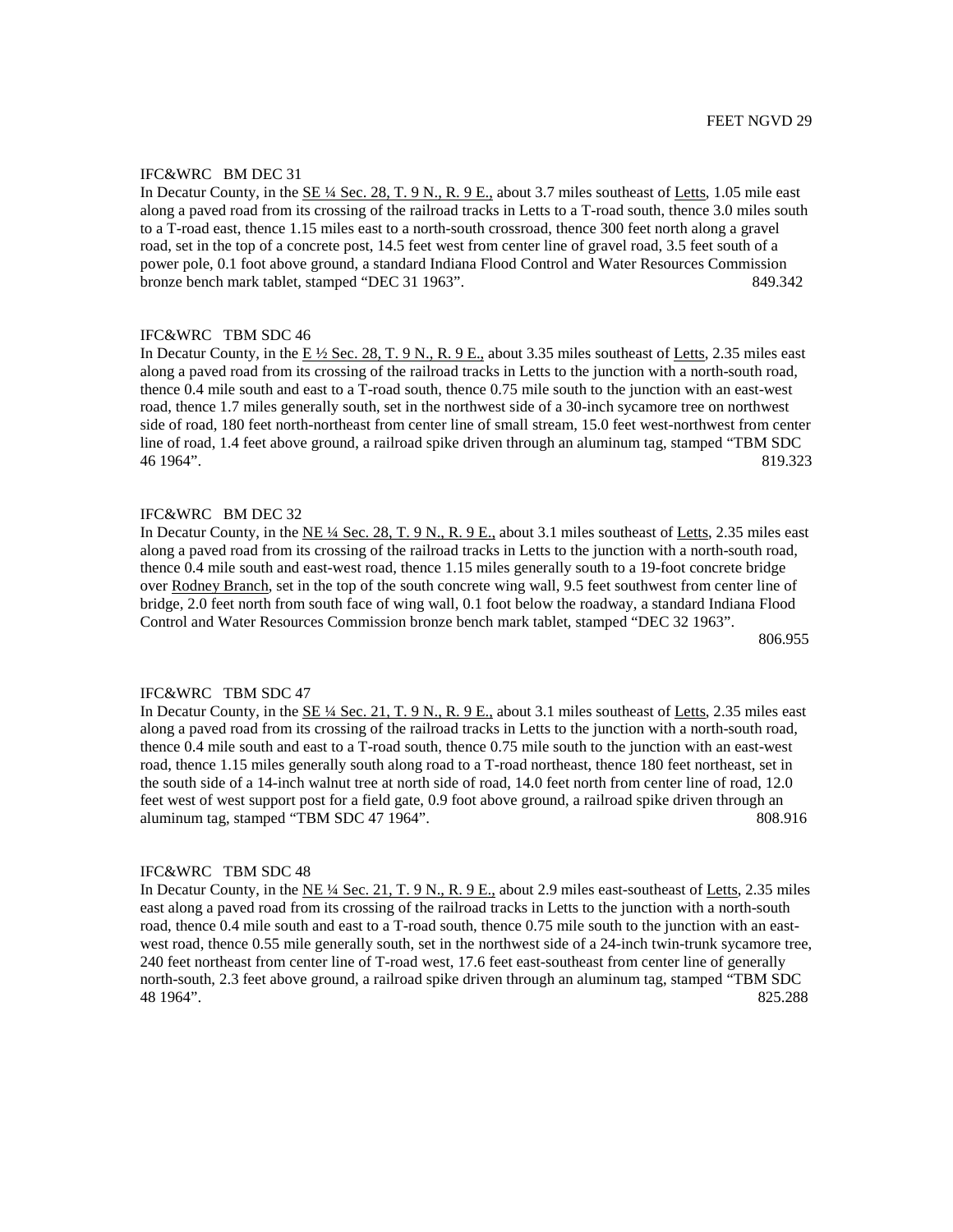## IFC&WRC BM DEC 33

In Decatur County, in the SW ¼ Sec. 15, T. 9 N., R. 9 E., about 2.75 miles east-southeast of Letts, 2.35 miles east along a paved road from its crossing of the railroad tracks in Letts to the junction with a northsouth road, thence 0.4 mile south and east to a T-road south, thence 0.75 mile south to the junction with an east-west road, set in the top of the north end of the 6-foot concrete headwall for a 12-inch pipe culvert under the road, 35 feet north from center line of east-west road, 11.5 feet east from center line of east-west road, 11.5 feet east from center line of north-south road, 1.6 feet south from north end of headwall, a standard Indiana Flood Control and Water Resources Commission bronze bench mark tablet, stamped "DEC 33 1963". 858.036

## IFC&WRC TBM SDC 49

In Decatur County, in the SW ¼ Sec. 15, T. 9 N., R. 9 E., about 2.7 miles east-southeast of Letts, 2.35 miles east along a paved road from its crossing of the railroad tracks in Letts to the junction with a northsouth road, thence 0.4 mile south and east to a T-road south, thence 0.7 mile south, set in the west side of a 17-inch hawthorn tree on a fence line, 150 feet north of junction with east-west road, 18.0 feet east from center line of north-south road, 5.0 feet above roadway, 0.6 foot above ground, a railroad spike driven through an aluminum tag, stamped "TBM SDC 49 1964". 860.333

# IFC&WRC TBM SDC 50

In Decatur County, in the NE ¼ Sec. 16, T. 9 N., R. 9 E., about 2.50 miles east of Letts, 2.35 miles east along a paved road from its crossing of the railroad tracks in Letts to the junction with a north-south road, thence 0.25 mile south and east to a 2-span stone arch bridge over Cobbs Fork, set in the northeast side of a 48-inch sycamore tree, 63 feet east from east end of the bridge, 12.5 feet south from center line of road, 1.0 foot above ground, a railroad spike through an aluminum tag, stamped "TBM SDC 50 1964".

774.634

## IFC&WRC BM DEC 34

In Decatur County, in the NE  $\frac{1}{4}$  Sec. 16, T. 9 N., R. 9 E., about 2.50 miles east of Letts, 2.35 miles east along a paved road from its crossing of the railroad tracks in Letts to the junction with a north-south road, thence 0.25 mile south and east to a 2-span stone arch bridge over Cobbs Fork, set in the top of the northeast stone wing wall, 12.0 feet north from center line of road, 3.7 feet southwest from the northeast end of wing wall, 3.0 feet above the roadway, a standard Indiana Flood Control and Water Resources Commission bronze bench mark tablet, stamped "DEC 34 1963". 781.821

### IFC&WRC BM DEC 35

In Decatur County, in the  $S\frac{1}{2}$  Sec. 9, T. 9 N., R. 9 E., about 2.0 miles east of Letts, 2.05 miles east along a paved road from its crossing of the railroad tracks in Letts to a single-span steel truss bridge over Sand Creek, set in the top of the northeast concrete and stone wing wall, 16.0 feet north from center line of road, 5.0 feet southwest from northeast end of wing wall, 1.5 feet above the roadway, a standard Indiana Flood Control and Water Resources Commission bronze bench mark tablet, stamped "DEC 35 1963".

787.651

#### IFC&WRC TBM SDC 51

In Decatur County, in the  $S\frac{1}{2}$  Sec. 9, T. 9 N., R. 9 E., about 1.9 miles east of Letts, 1.95 miles east along a paved road from its crossing of the railroad tracks in Letts to a private T-road north, set in the east side of a 6-inch twin forked ash tree, 21.5 feet north from center line of east-west road, 18.0 feet east from center line of private road, 2.0 feet below the roadway, 0.5 foot above ground, a railroad spike driven through an aluminum tag, stamped "TBM SDC 51 1964". 787.419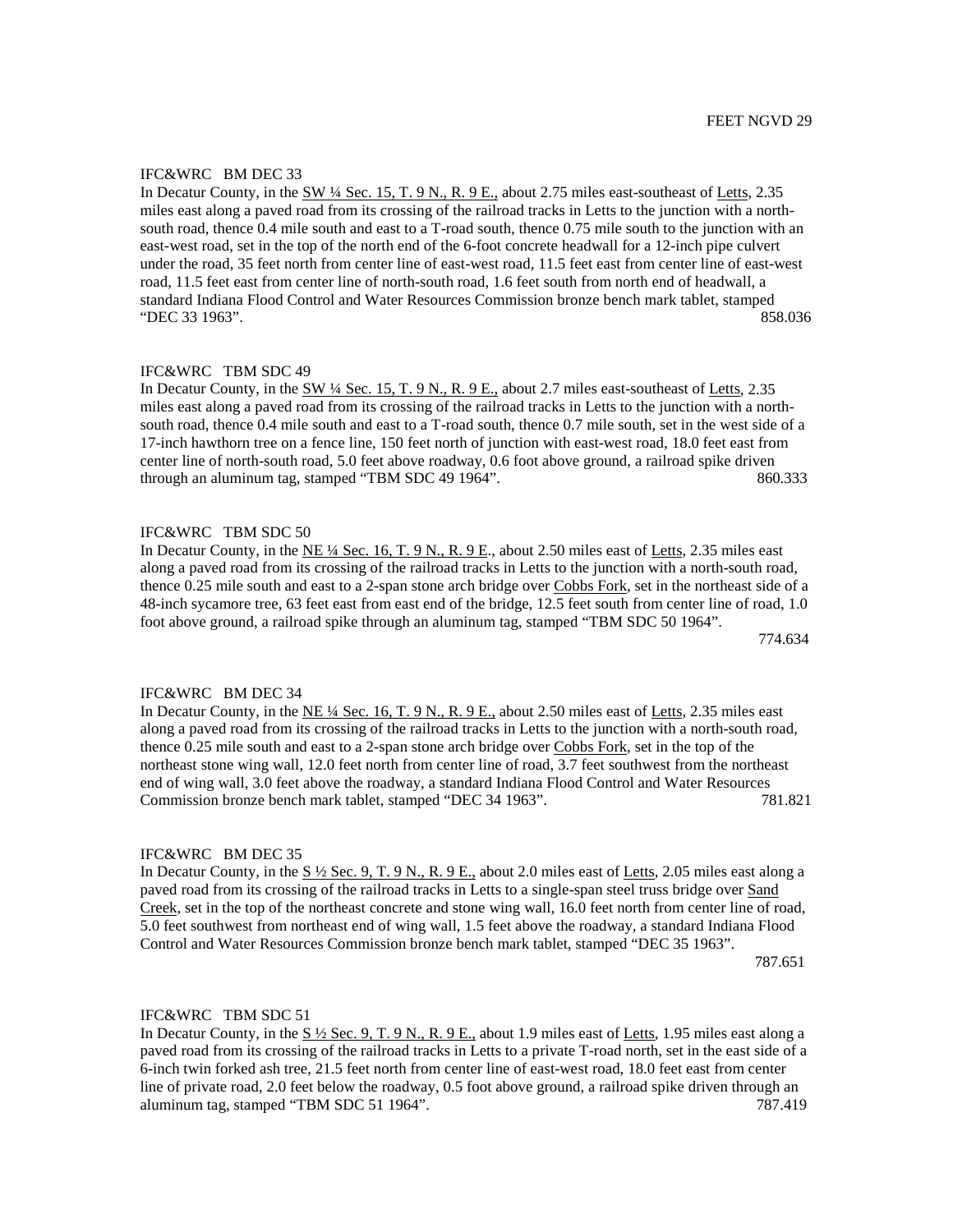## IFC&WRC TBM SDC 52

In Decatur County, in the NE ¼ Sec. 17, T. 9 N., R. 9 E., about 1.25 miles east of Letts, 1.3 miles east along a paved road from the crossing of the railroad tracks in Letts to a T-road south, set in the north side of a 14-inch sassafrass tree on a fence line, 151 feet west from center line of T-road south, 80 feet east from east gate post to a farm field, 21.0 feet south of center line of east-west road, 1.0 foot above ground, a railroad spike driven through an aluminum tag, stamped "TBM SDC 52 1964". 888.879

## USGS TT 34 TWC

In Decatur County, in the SE ¼ Sec. 8, T. 9 N., R. 9 E., about 1.1 miles east of Letts, 1.2 miles east along a paved road from the crossing of the railroad tracks in Letts to a T-road north, set in the top of a concrete post in the northwest quarter of the junction, 54.4 feet north from the center line of the east-west road, 18 feet west from the center line of the T-road north, 2.7 feet south of a telephone pole, 0.5 foot above ground, a standard USGS bronze bench mark tablet, stamped "TT 34 TWC 1955". 899.590

## IFC&WRC TBM SDC 53

In Decatur County, in the NE <sup>1/4</sup> Sec. 8, T. 9 N., R. 9 E., about 1.5 mile east-northeast of Letts, 1.15 miles east along a paved road from the crossing of the railroad tracks in Letts to a T-road north, thence 0.75 mile generally north to a private drive east, set in the west side of a 13-inch black locust tree, 107 feet north from private drive east, 15 feet east from center line of north-south road, 1.5 feet above the ground, a railroad spike driven through an aluminum tag, stamped "TBM SDC 53 1964". 883.840

### IFC&WRC BM DEC 36

In Decatur County, in the NW ¼ Sec. 9, T. 9 N., R. 9 E., about 1.9 miles east-northeast of Letts, 1.15 miles east along a paved road from its crossing of the railroad tracks in Letts to a T-road north, thence 1.1 miles generally north to a T-road east, thence 0.15 mile east to a single-span steel truss bridge over Sand Creek, set in the top of the east end of the south stone bridge seat, 10.0 feet south from center line of the bridge, 1.5 feet east from west face of bridge seat, 1.6 feet below bridge floor, a standard Indiana Flood Control and Water Resources Commission bronze bench mark tablet, stamped "DEC 36 1963".

788.913

### IFC&WRC TBM SDC 54

In Decatur County, in the NW ¼ Sec. 9, T. 9 N., R. 9 E., about 2.1 miles east-northeast of Letts, 1.15 miles east along a paved road from its crossing of the railroad tracks in Letts to a T-road north, thence 1.1 miles generally north to a T-road east, thence 0.4 mile east to a concrete culvert under the road, set in the top of the east end of the south headwall, 35 feet east from the center line of farm house drive, 9.2 feet south from center line of east-west road, 2.0 feet west of east end of headwall, 0.5 foot above the roadway, a painted chiseled triangle. 791.900

## USGS BM TT 33 TWC

In Decatur County, in the  $\underline{\text{SE 44 Sec. 4, T. 9 N., R. 9 E.,}}$  about 2.55 miles east-northeast of Letts, 2.35 miles east along a paved road from its crossing of the railroad tracks in Letts to its junction with north-south road, thence 1.1 miles north to a T-road west, set in the top of a concrete post, 61 feet north from center line of Troad west, 54 feet west from center line of T-road west, 54 feet west from center line of north-south road, 2 feet southeast of a telephone pole, a standard USGS bench mark tablet, stamped "906 TT 33 TWC 1955". 906.102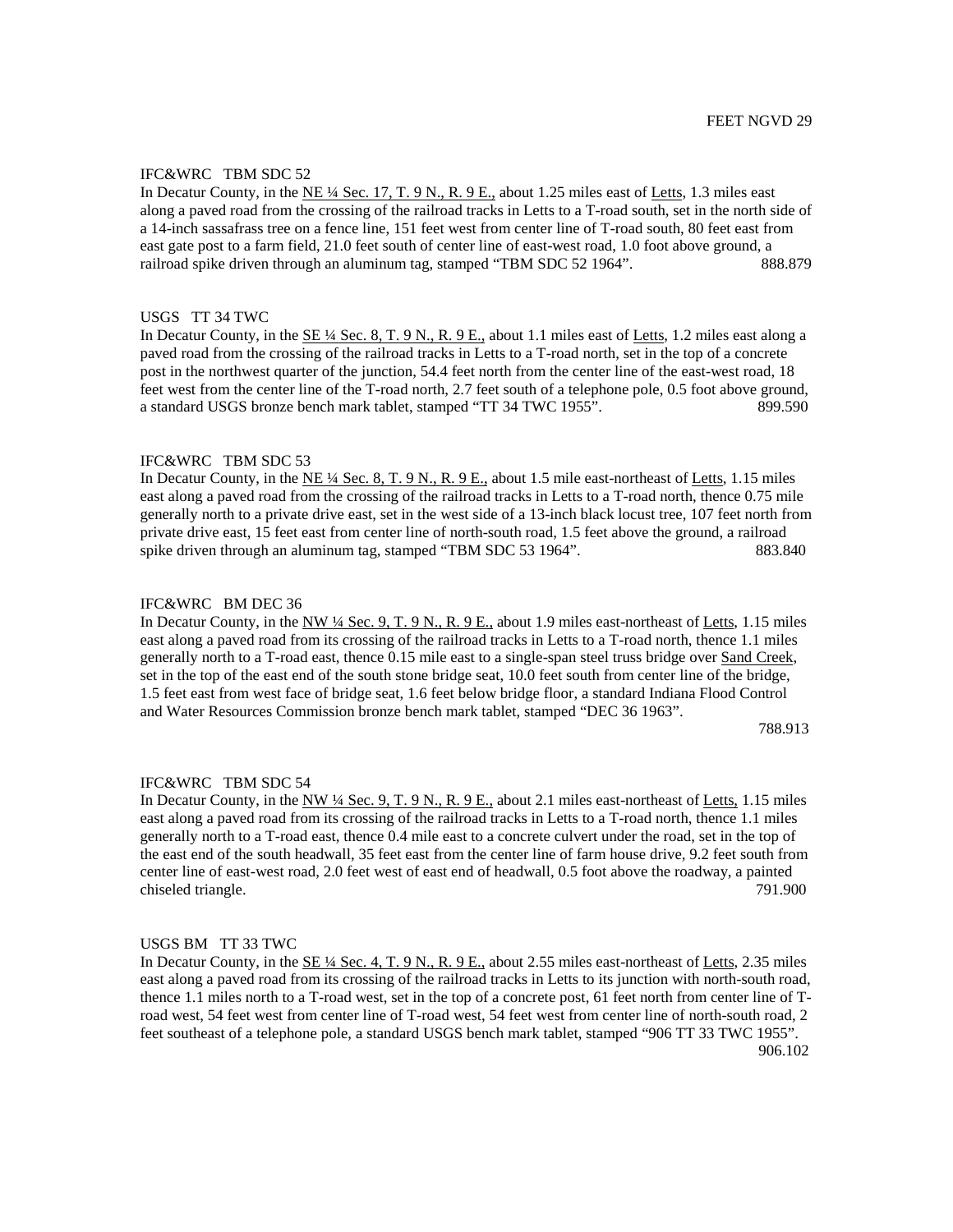## IFC&WRC TBM SDC 55

In Decatur County, in the SE ¼ Sec. 4, T. 9 N., R. 9 E., about 6.4 miles south-southwest of Greensburg, 1.5 miles generally east along a paved road from its T-junction with a northeast-southwest road at Harris City to the intersection of a north-south road, thence 2.2 miles generally south, set in the southwest side of the center trunk of a 3-trunk 12-inch ash tree, 27 feet southeast from center line of road, 1.0 foot west of a fence line, 2.0 feet above ground, a railroad spike driven through an aluminum tag, stamped "TBM SDC 55 1964". 913.698

# IFC&WRC TBM SDC 56

In Decatur County, in the NW ¼ Sec. 3, T. 9 N., R. 9 E., about 5.6 miles south-southwest of Greensburg, 1.5 miles generally east along a paved road from its T-junction with a northeast-southwest road at Harris City to the intersection of a north-south road, thence 1.4 miles generally south, set in the southwest side of an 18-inch elm tree, 68.5 feet east-north-east from a private farm drive north, 25 feet south-southwest of a north-south fence line, 22 feet north-northwest from center line of road, 1.5 feet above ground, a railroad spike driven through an aluminum tag, stamped "TBM SDC 56 1964". 932.792

### IFC&WRC BM DEC 37

In Decatur County, in the NE ¼ Sec. 3, T. 9 N., R. 9 E., about 5.5 miles south-southeast of Greensburg, 1.5 miles generally east along a paved road from its T-junction with a northeast-southwest road at Harris City to the intersection of a north-south road, thence 1.3 miles generally south to a T-road east, set in the top of the northeast end of the north-west concrete headwall of a 12-inch pipe culvert under the road 20.5 feet north from extended center line of T-road east, 11.5 feet northwest from center line of north-south roads, 1.0 foot above the roadway, a standard Indiana Flood Control and Water Resources Commission bronze bench mark tablet, stamped "DEC 37 1963". 933.700

### IFC&WRC TBM SDC 57

In Decatur County, in the SE ¼ Sec. 34, T. 10 N., R. 9 E., about 4.9 miles south-southwest of Greensburg, 1.5 miles generally east along a paved road from its T-junction with a northeast-southwest road at Harris City to the intersection of a north-south road, thence 0.65 mile generally south to a 6.3 foot concrete headwall for a pipe culvert under the road, set in the top of the south end of the east headwall, 24 feet south from the center line of a private drive, 10 feet east from center line of road, 0.9 foot north from south face of headwall, 0.4 foot west from east face of headwall, 0.4 foot above the roadway, a painted chiseled triangle. 879.195

## USGS BM 10 SKS

In Decatur County, in the  $E\frac{1}{2}$ , Sec. 34, T. 10 N., R. 9 E., about 4.8 miles south-southwest of Greensburg, 1.5 miles generally east along a paved road from its T-junction with a northeast-southwest road at Harris City to the intersection of a north-south roads, thence 0.5 mile south to a stone bridge over a small stream, set in the top of the south end of the west concrete headwall of a 12-foot arch culvert, 9 feet west from the center line of the road, 1.7 feet north from the south face of the west headwall, 3 feet above the roadway, a standard USGS bronze bench mark tablet, stamped "10 SKS 1956 848". 848.462

### IFC&WRC TBM SDC 58

In Decatur County, in the <u>NE ¼ Sec. 34, T. 10 N., R. 9 E.</u>, about 4.3 miles south-southwest of Greensburg, 1.35 miles east along a paved road from its T-junction with a northeast-south-west road at Harris City to a 2-span stone arch bridge over Sand Creek, set in the northwest side of a 13-inch hackberry tree, 263 feet east from east end of bridge, 10.5 feet south from center line of road, 1.8 feet above ground, a railroad spike driven through an aluminum tag, stamped "TBM SDC 58 1964". 823.739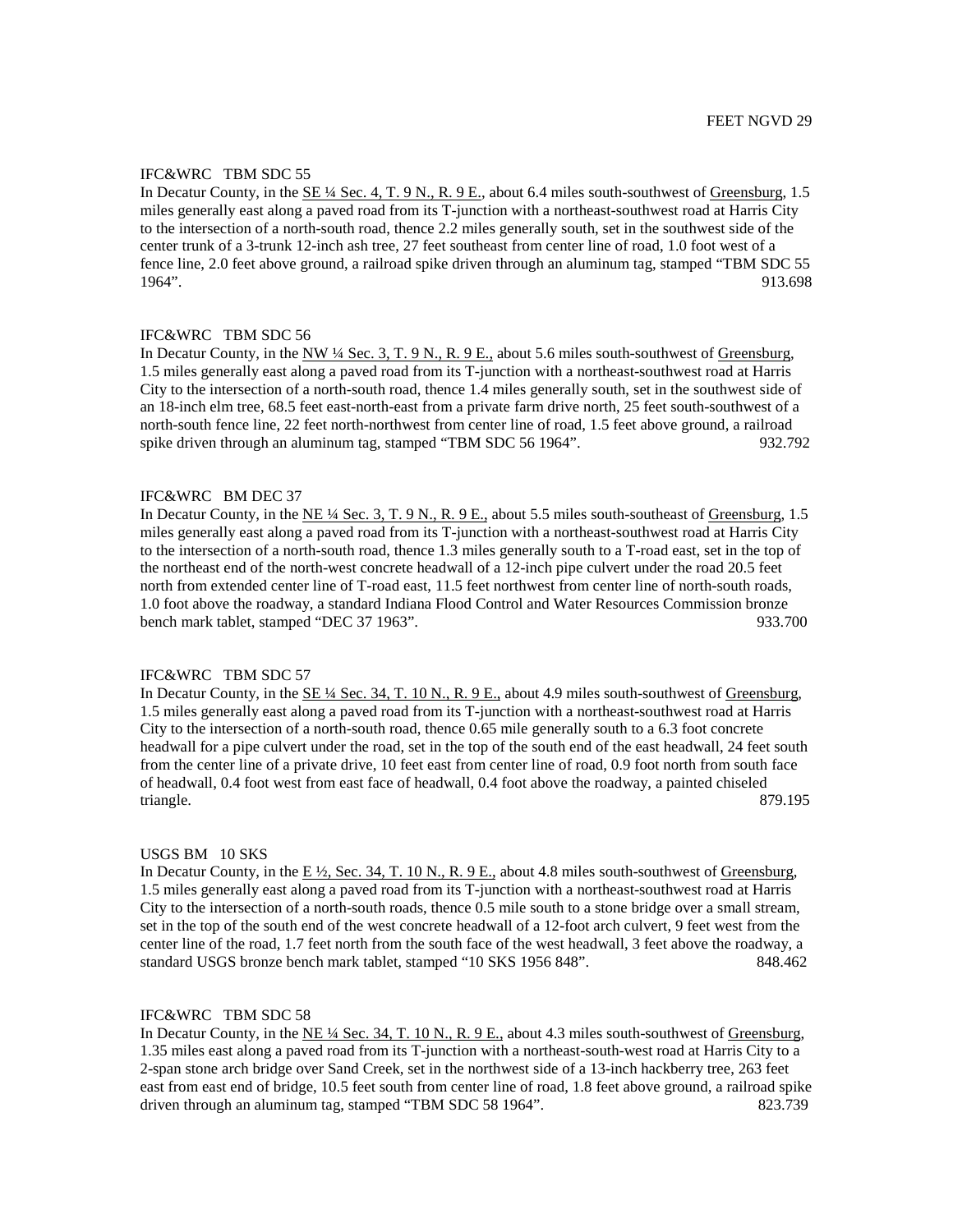# IFC&WRC BM DEC 38

In Decatur County, in the SE ¼ Sec. 27, T. 10 N., R. 9 E., about 4.3 miles south-southwest of Greensburg, 1.3 miles east along a paved road from its T-junction with a northeast-southwest road at Harris City to a 2 span stone arch bridge over Sand Creek, set in the top of the northeast stone wing wall of the bridge, 10.0 feet north from center line of road, 2.5 feet northeast from the west end of the north headwall, 1.4 feet above the roadway, a standard Indiana Flood Control and Water Resources Commission bronze bench mark tablet, stamped "DEC 38 1963". 828.160

# IFC&WRC TBM SDC 59

In Decatur County, in the SE ¼ Sec. 28, T. 10 N., R. 9 E., about 4.6 miles southwest of Greensburg, 0.65 mile east along a paved road from its junction with a northeast-southwest road at Harris City to a pipe culvert under the road, 235 feet east from center line of private drive north, 9.5 feet north from center line of road, 1.1 feet west of east face of headwall, 1.7 feet above the roadway, a painted chiseled triangle. 883.281

# IFC&WRC BM DEC 39

In Decatur County, in the  $\frac{SW 4}{4}$  Sec. 38, T. 10 N., R. 9 E., about 5.0 miles southwest of Greensburg, 0.05 mile east along a paved road from its T-junction with a northeast-southwest road at Harris City to a 2-span stone arch bridge over Muddy Fork, set in the top at the east end of the north stone headwall, 10.0 feet north from center line of road, 2.4 feet west from east end of north headwall, 1.5 feet above the roadway, a standard Indiana Flood Control and Water Resources Commission bronze bench mark tablet, stamped "DEC 39 1963". 827.966

## IFC&WRC TBM SDC 60

In Decatur County, in the NW 1/4 Sec. 33, T. 10 N., R. 9 E., about 5.3 miles southwest of Greensburg, 0.2 mile southwest along a paved road from its junction with a T-road east at Harris City to a 10-foot box culvert under the road, set in the top center of the southeast headwall, 26.0 feet northeast from center line of farm entrance, 10.5 feet southeast from center line of road, 0.9 foot above the roadway, 0.6 foot northwest of southeast face of headwall, a painted chiseled triangle. 811.202

## IFC&WRC BM DEC 40

In Decatur County, in the NW  $\frac{1}{4}$  Sec. 33, T. 10 N., R. 9 E., about 5.5 miles southwest of Greensburg, 0.45 mile southwest along a paved road from its junction with a T-road east at Harris City to a 10-foot concrete and stone arch bridge over a small stream, set in the top of the southwest end of the northwest concrete headwall, 9.5 feet northwest from center line of the road, 2.6 feet northeast from the southwest end of headwall, 2.3 feet above the roadway, a standard Indiana Flood Control and Water Resources Commission bronze bench mark tablet, stamped "DEC 40 1963". 818.663

# IFC&WRC TBM SDC 61

In Decatur County, in SE ¼ Sec. 32, T. 10 N., R. 9 E., about 1.5 miles east-northeast of Horace, 1.6 miles east and northeast along a paved road from its junction with a T-road north in Horace to a sharp curve to the north, set in the northwest side of 26-inch walnut tree, 300 feet southwest of north-south tangent of curve, 16.5 feet southeast from center line of road, 1.0 foot above ground, a railroad spike driven through an aluminum tag, stamped "TBM SDC 61 1964". *Destroyed* 798.951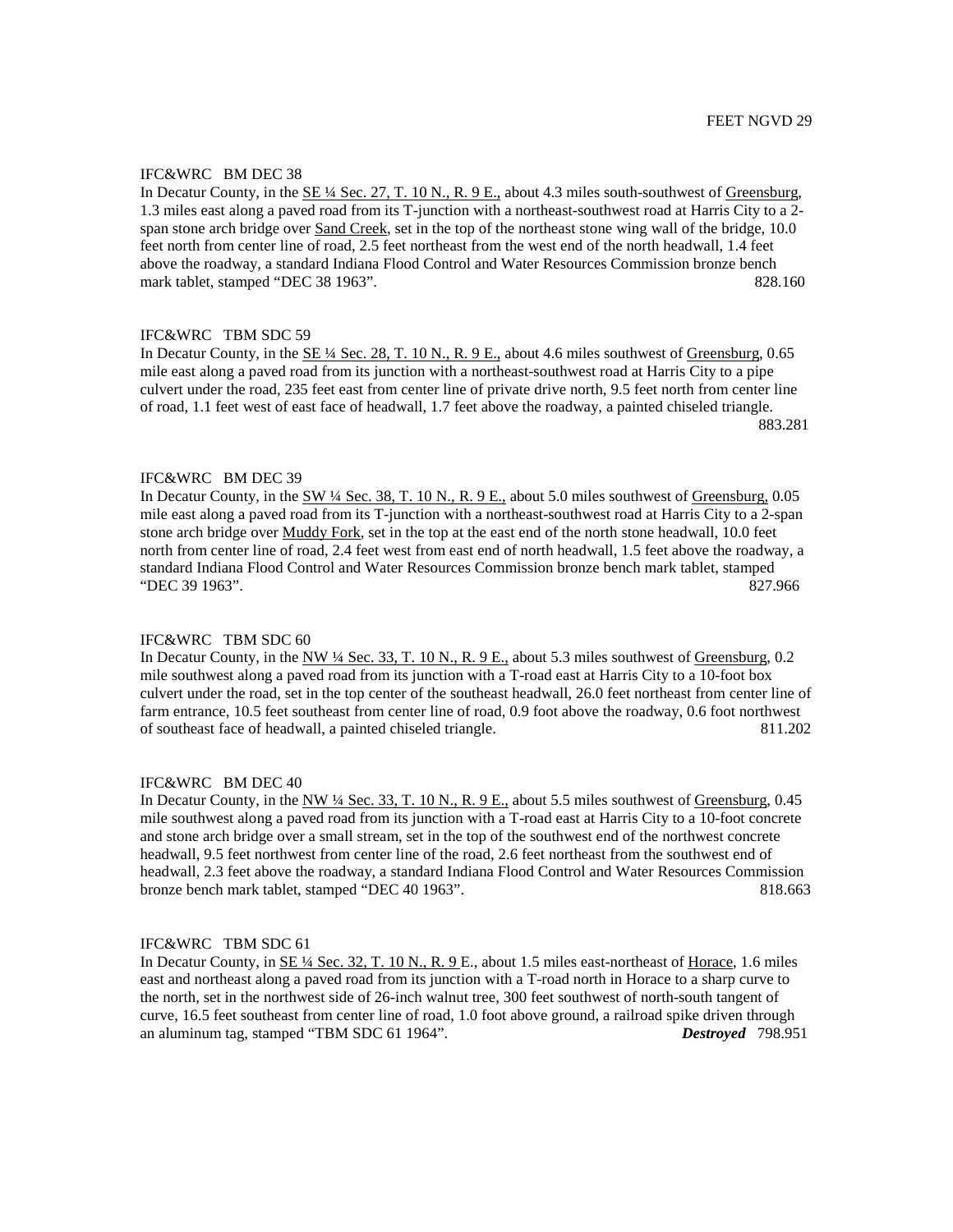## IFC&WRC BM DEC 41

In Decatur County, in the SE  $\frac{1}{4}$  Sec. 32, T. 10 N., R. 9 E., about 1.15 miles east of Horace, 1.15 miles east along a paved road from its junction with a T-road north to a T-road southeast and a single-span steel truss bridge, set in the top of the west stone wing wall of the bridge, 20.5 feet southwest from the center line of T-road southeast, 3.8 feet east from the west end of the stone wing wall, 2.6 feet above the roadway, a standard Indiana Flood Control and Water Resources Commission bronze bench mark tablet, stamped "DEC 41 1963". 803.344

# IFC&WRC TBM SDC 62

In Decatur County, in the SE  $\frac{1}{4}$  Sec. 32, T. 10 N., R. 9 E., about 1.15 miles east of Horace, 1.15 miles east along a paved road from its junction with a T-road north, to a T-road southeast and a single-span steel truss bridge, set in the top of the northwest end of the northeast floor beam, 7.4 feet north from center line of bridge, 0.2 foot above the roadway, 0.2 foot east of west face of floor beam, a chiseled cross,

802.831

## USC&GS BM Y 48

In Decatur County, in the  $\frac{SW 4}{4}$  Sec. 31, T. 10 N., R. 9 E., set in the top of a concrete post at the crossing of an east-west road and the New York Central Railroad in Horace, 109 feet north from center line of eastwest road, 50 feet west-southwest and across tracks from sign "HORACE", 26.5 feet west from west rail of main tracks, 1.5 feet south of white wooden witness post, about 1 foot below the tracks, 0.4 foot above ground, a standard USC&GS bronze bench mark tablet, stamped "Y 48 1934". 874.281\* \* Revised USC&GS Elevation

### USC&GS BM E 267

In Decatur County, in the NW ¼ Sec. 31, T. 10 N., R. 9 E., about 0.7 mile north of Horace, 0.7 mile north along the New York Central Railroad from its crossing with an east-west road in Horace to an east-west crossroad, set in the top of a concrete post in the southeast quarter of the intersection, 22 feet east from the east rail of track, 16 feet south from center line of road, 5 feet east of a fence corner, 1.5 feet north of fence line, 2 feet west of white wooden witness post, 1 foot below the crossing, 0.5 foot above ground, a standard USC&GS bronze bench mark tablet, stamped "E 267 1947". 869.591

## USC&GS BM D 267

In Decatur County, in the NE ¼ Sec. 36, T. 10 N., R. 8 E., about 0.9 mile northeast of Horace, 0.7 mile north along a paved road from its T-junction with an east-west road in Horace to a T-road west, thence 0.5 mile west along gravel road to the crossing at State Road 3, set in the top of a concrete post in the northwest quarter of the intersection, 69 feet west from center line of highway, 17 feet north from center line of east west road, 6 feet northeast of fence corner, 2 feet southwest of white wooden post, 1.5 feet southeast of fence line, about level with the roadway, 0.5 foot above ground, a standard USC&GS bronze bench mark tablet, stamped "D 267 1947". 864.477

# IFC&WRC BM DEC 1 RESET 1972

In Decatur County, in the SW ¼ Sec. 3, T. 11 N., R. 8 E., about 0.5 mile south of Saint Paul, 0.1 mile south along County Line Road from its crossing with the Penn Central Railroad in Saint Paul to Jefferson Street, thence 0.4 mile southeast to the Jefferson Street Bridge over **Flatrock River**, set in top of the northeast end of the northwest bridge seat, 16.0 feet northeast from the center line of the road, 4.0 feet below the roadway, 0.5 foot northwest from the southeast face of the bridge seat, a standard Indiana Flood Control and Water Resources Commission bronze bench mark tablet, stamped "DEC 1 RESET 1972".